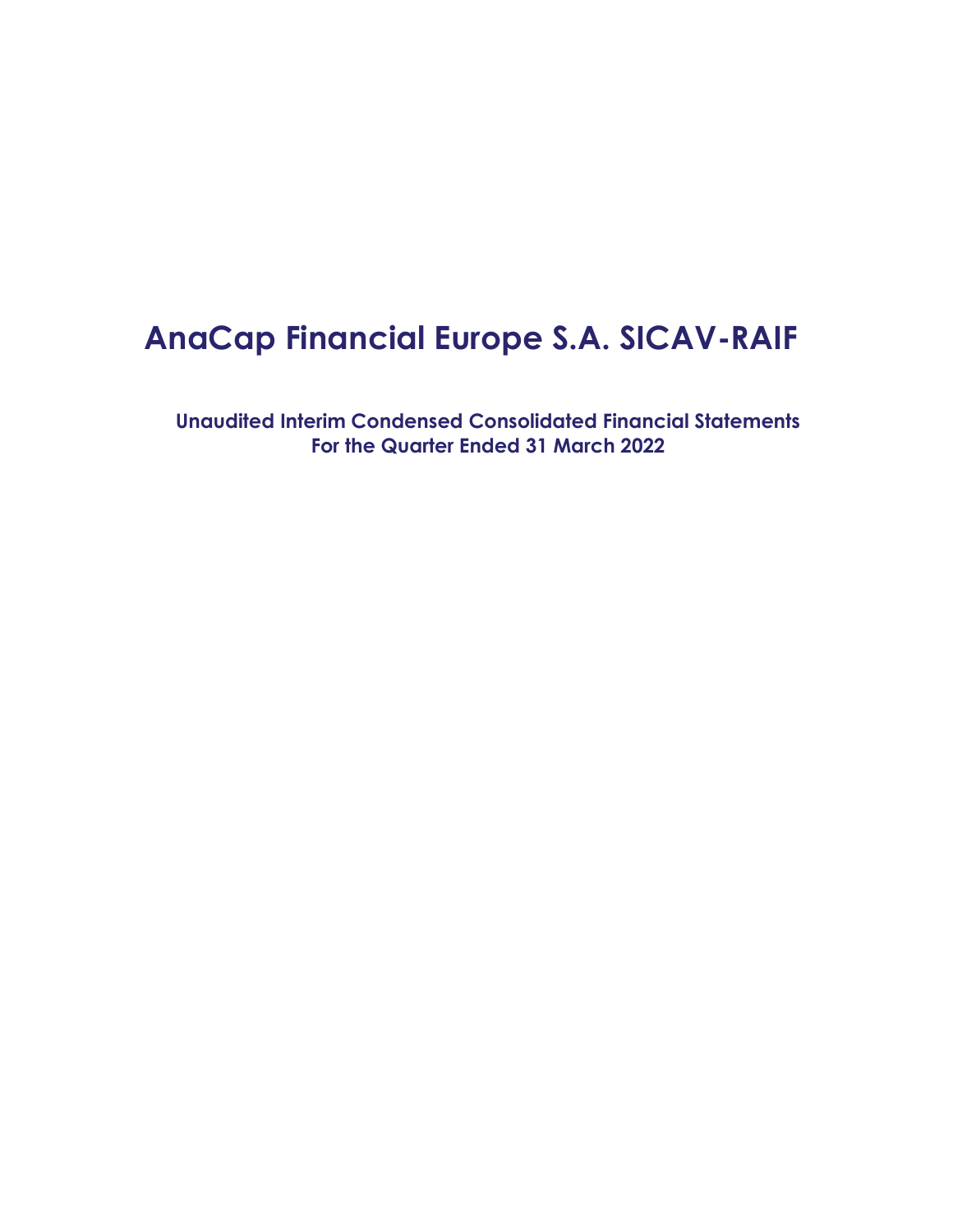# **Table of Contents**

| General Information                                                     |         |
|-------------------------------------------------------------------------|---------|
| Directors' Report                                                       | $2 - 7$ |
| Report on Review of Interim Condensed Consolidated Financial Statements | 8       |
| Interim Condensed Consolidated Statement of Comprehensive Income        | 9       |
| Interim Condensed Consolidated Statement of Financial Position          | 10      |
| Interim Condensed Consolidated Statement of Cash Flows                  | 11      |
| Interim Condensed Consolidated Statement of Changes in Equity           | 12      |
| Notes to the Interim Condensed Consolidated Financial Statements        | 13-30   |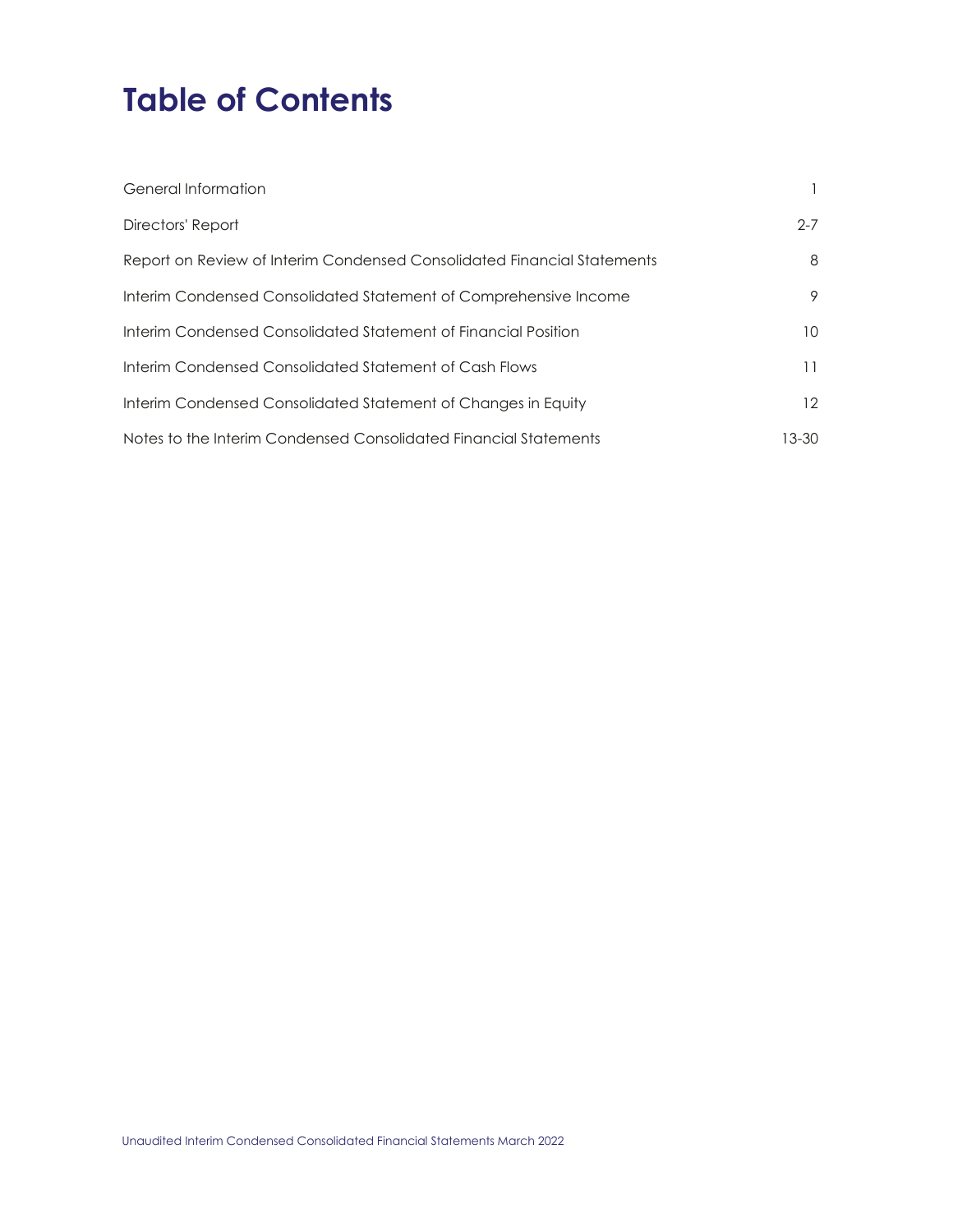# **General Information**

### **Fund**

AnaCap Financial Europe S.A. SICAV-RAIF Since 28 March 2022: 26-30, Avenue du Dix Septembre L-2550 Luxembourg Grand Duchy of Luxembourg R.C.S. Luxembourg: B216080

Until 28 March 2022: 412F, route d' Esch L-1471 Luxembourg Grand Duchy of Luxembourg

### **AIFM**

Carne Global Fund Managers (Luxembourg) S.A. 3, rue Jean Piret L-2350 Luxembourg Grand Duchy of Luxembourg

#### **Portfolio Manager**

AnaCap Investment Manager Limited 2<sup>nd</sup> Floor, Windsor House, Lower Pollet St Peter Port Guernsey GY1 1WF

#### **Administrative Agent**

Since 28 March 2022: Belasko Luxembourg S.a.r.l 26-30, Avenue du Dix Septembre L-2550 Luxembourg Grand Duchy of Luxembourg

Until 28 March 2022: IQ EQ Fund Services (Luxembourg) S.A. 412F, Route d'Esch L-1471 Luxembourg Grand Duchy of Luxembourg

### **Auditor**

PricewaterhouseCoopers 2, rue Gerhard Mercator B.P. 1443 L-1014 Luxembourg Grand Duchy of Luxembourg

### **Board of Directors**

- Edward Green;
- Audrey Lewis;
- Graham Parry-Dew;
- x Christopher Ross-Roberts;
- Eric Verret

### **Board of Directors of the AIFM**

- John Alldis:
- **Bill Blackwell;**
- Veronica Buffoni:
- Martin Dobbins (resigned 11 January 2022);
- John Donohue:
- David McGowan.

### **Board of Directors of the Portfolio Manager**

- David Copperwaite;
- Gregory McKenzie;
- Peter Niven;
- Nigel Ward.

### **Depositary**

RBS International Depositary Services S.A. Luxembourg Branch The Square, Building A – 40 Avenue J.F. Kennedy L-1855 Luxembourg Grand Duchy of Luxembourg

### **Investment Advisor**

AnaCap Financial Partners Limited 1 Stephen Street London W1T 1AL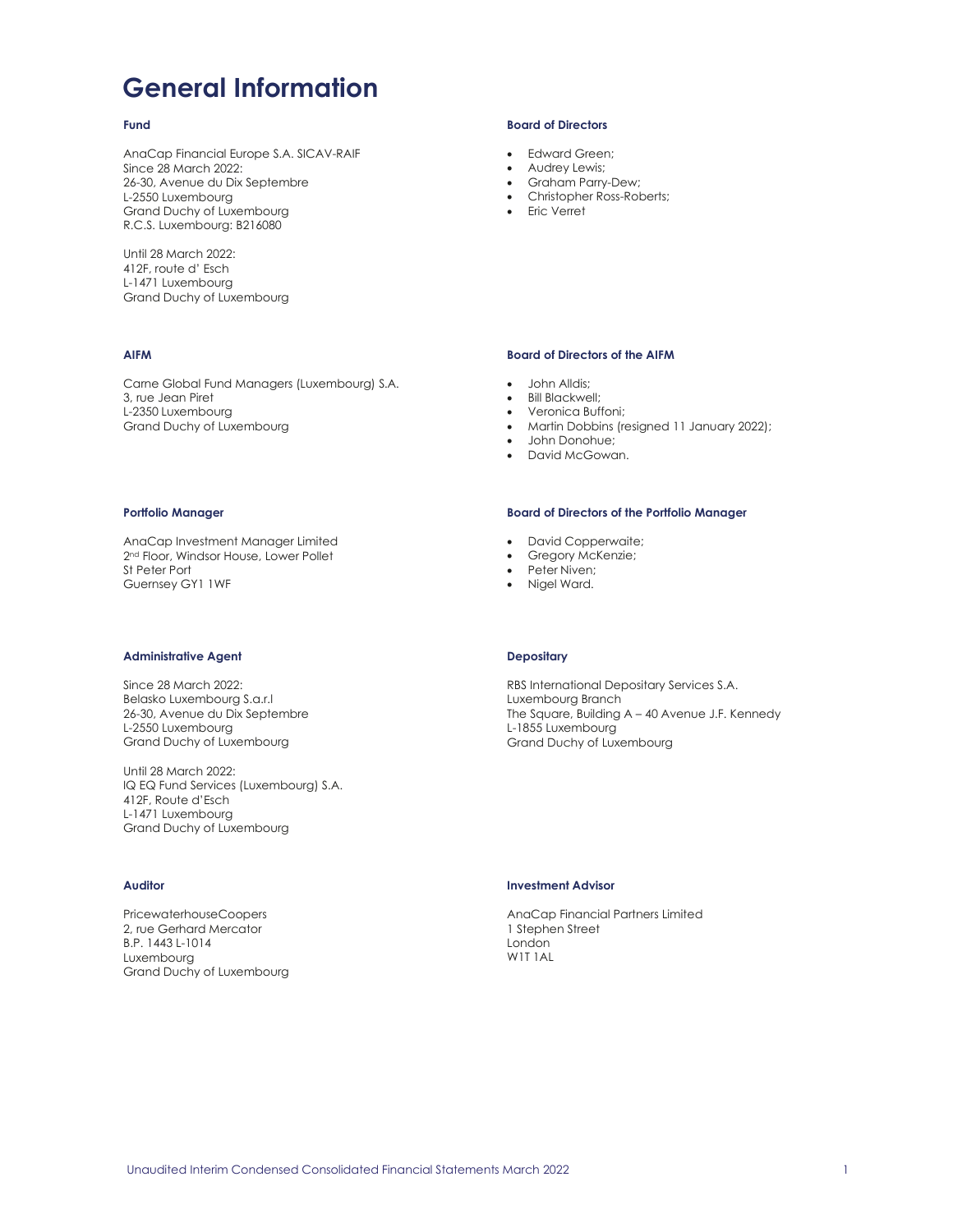# **Directors' Report**

The Directors of AnaCap Financial Europe S.A. SICAV-RAIF ("AFE") are pleased to present the Directors' Report and Unaudited Interim Condensed Consolidated Annual Report (the "Financial Statements") on the activities and financial performance of AFE and its subsidiaries (together, the "Group") for the period from 1 January 2022 to 31 March 2022. The Financial Statements incorporate the assets, liabilities, revenue and expenses of the Group.

### **Business Overview**

AFE purchases and invests in a diverse range of performing and non-performing debt across Europe. AFE has the capability to price and purchase a wide range of debt, consisting of portfolios of unsecured and secured consumer, SME, mortgage and real estate backed debt\* including mixed portfolios. The Directors believe this ability is a key competitive advantage in originating new investment opportunities and further penetrating current markets and unlocking new ones, providing it with the opportunity to generate strong risk-adjusted returns on an ongoing basis. During the first quarter of 2022, AFE continued to source and originate new opportunities in the direct real estate and non-performing loan market having successfully executed c.€10.6m transactions in the UK, France and Italy.

In its debt investment portfolio, AFE has a diverse portfolio of seasoned and granular consumer, SME, mortgage debt and real estate backed debt which is differentiated among debt purchasers in the level of diversification across borrowers, asset types and geographies, as well as with its significant collateral backing.

The following charts illustrate the diversification of AFE's 84-month estimated remaining collections ("ERC") from existing purchased loan portfolios, purchased loan notes, investments in joint ventures and inventory (together, the "Group's Assets") by asset type and geography as of 31 March 2022. Geographic and asset diversity provides resilience throughout the cycle in different countries.



\* AFE invests in real estate assets through joint venture arrangements, the invested capital is provided to the joint venture through loan instruments alongside equity.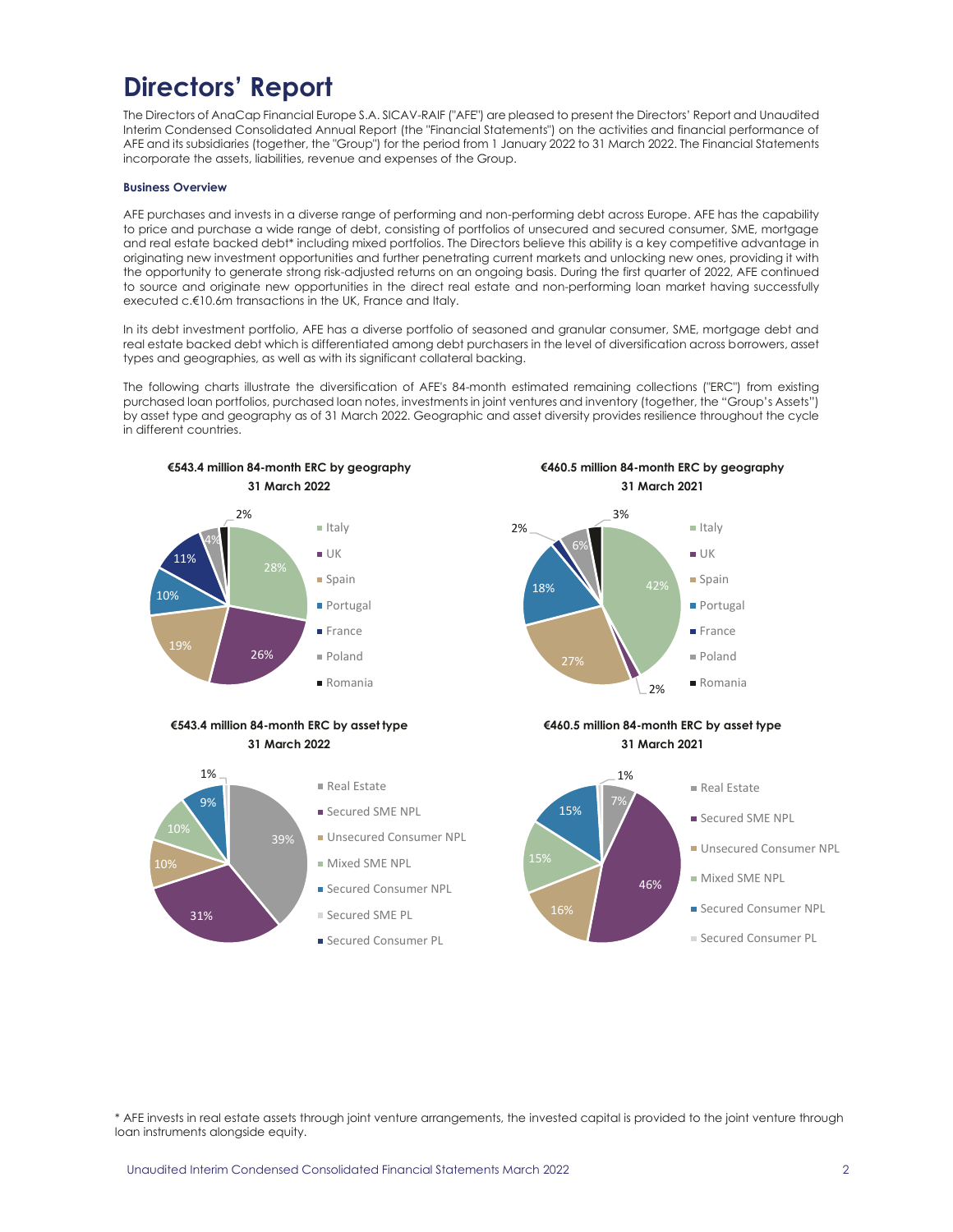### **Key Performance Indicators**

The Directors use a variety of key performance indicators ("KPI's") to monitor, assess and evaluate the performance of the Group, as well as providing the Directors with key financial data to aid with key decision making. The KPI's included within the Directors Report have been prepared on a basis consistent with the financial data contained in the Offering Memorandum. The data below is based on the Group for the three-months periods ended 31 March 2022 and 31 March 2021. The Directors are satisfied that the financial data in the Financial Statements, and therefore the financial data also used to compute these KPIs, gives a fair and materially accurate reflection of the Group's performance for the period.

|                                                                   |                | <b>Quarter Ended</b><br>31 March 2022 | <b>Quarter Ended</b><br><b>31 March 2021</b> | % change |
|-------------------------------------------------------------------|----------------|---------------------------------------|----------------------------------------------|----------|
| 84-month ERC (€'000s)                                             |                | 543,374                               | 460.518                                      | 18.0%    |
| 84-month Gross ERC (€'000s)                                       | $\overline{2}$ | 567,583                               | 488,460                                      | 16.2%    |
| Cumulative purchases of loan portfolios and loan notes $(€'000s)$ | 3              | 708,198                               | 619,520                                      | 14.3%    |
| Number of investments                                             | 4              | 55                                    | 40                                           | 37.5%    |
| Number of accounts                                                | 5              | 209,501                               | 209.761                                      | $-0.1\%$ |
| Total attributable collections (€'000s)                           | 6              | 18,984                                | 18,594                                       | 2.1%     |
| Total gross collections $(E000s)$                                 | 7              | 18,312                                | 17.711                                       | 3.4%     |
| Core collections $(\in 000s)$                                     | 8              | 18,312                                | 17.711                                       | 3.4%     |
| Operating expenses $(\in 000s)$                                   | 9              | 7.324                                 | 7.603                                        | $-3.7\%$ |
| Core collection cost ratio                                        | 10             | 40.0%                                 | 42.9%                                        | $-6.8\%$ |
| Adjusted EBITDA $(\in$ 000s)                                      | 11             | 11,703                                | 10.645                                       | 9.9%     |
| Normalised Adjusted EBITDA (€'000s)                               | 12             | 11.703                                | 10.645                                       | 9.9%     |

(1) 84-month ERC ("ERC") means AFE's estimated remaining collections on the Group's Assets over an 84-month period, assuming no additional purchases are made and on an undiscounted basis.

(2) 84-month Gross ERC means 84-month ERC plus any proportionate share of remaining cash collections that may be payable to a co-investor holding secured loan notes.

(3) Cumulative purchases of the Group's Assets includes the original purchase price of assets made by the Portfolio Business, plus the purchase price of subsequent portfolio and real estate backed debt by AFE, related capitalised costs (including due diligence, legal and other fees relating to the acquisition but excluding future litigation costs) less pre-determination cash (consisting of collections during the period between pricing of a portfolio and the closing of its acquisition) up to the specified date, less the purchase price for all fully sold portfolios prior to the specified date.

(4) Number of investments represents the number of real estate backed debt investments and individual debt portfolios as of the specified date, including portfolios held by entities which are not under the control of AFE, but give AFE proportionate rights to the cash flows from such portfolios through loan notes.

(5) Number of accounts represent the number of individual accounts acquired at the time of purchase or investment with respect to loan portfolios and real estate backed debt investments, including portfolios held by entities which are not under the control of AFE, but give AFE proportionate rights to the cash flows from such portfolios through loan notes.

(6) Total attributable collections represent total cash collections gross of servicer fees and other costs to collect for all investments comprising the Group's Assets, excluding any share of cash collections that relate to the interests of co-investors holding secured loan notes.

(7) Total gross collections represent cash collected from debtors in connection with purchased loan portfolios and net cash collections (after servicing costs) for purchased loan notes and investments in joint ventures, as well as any disposals of the Groups Assets. Total gross collections include any proportionate share of cash collections that relate to the interests of coinvestors holdings of secured loan notes.

(8) Core collections represent total gross collections, less any disposals of the Group's Assets.

(9) Operating expenses represent direct costs of collections related to purchased loan portfolios and other operating expenses, excluding impairment of the Group's Assets, net foreign currency (losses)/gains and non-recurring items.

(10) Core collection cost ratio represent the ratio of operating expenses to core collections.

(11) Adjusted EBITDA represents (loss)/profit before tax adjusted to exclude the effects of finance costs and finance income, share of profit/(loss) in associates, share of profit/(loss) in joint ventures, net foreign currency losses/(gains), impairment of the Group's Assets, disposals and repayments of secured loan notes, and non-recurring items. Revenue on the Group's Assets and costs on secured loan notes calculated using the effective interest rate method are replaced with total gross collections in the period.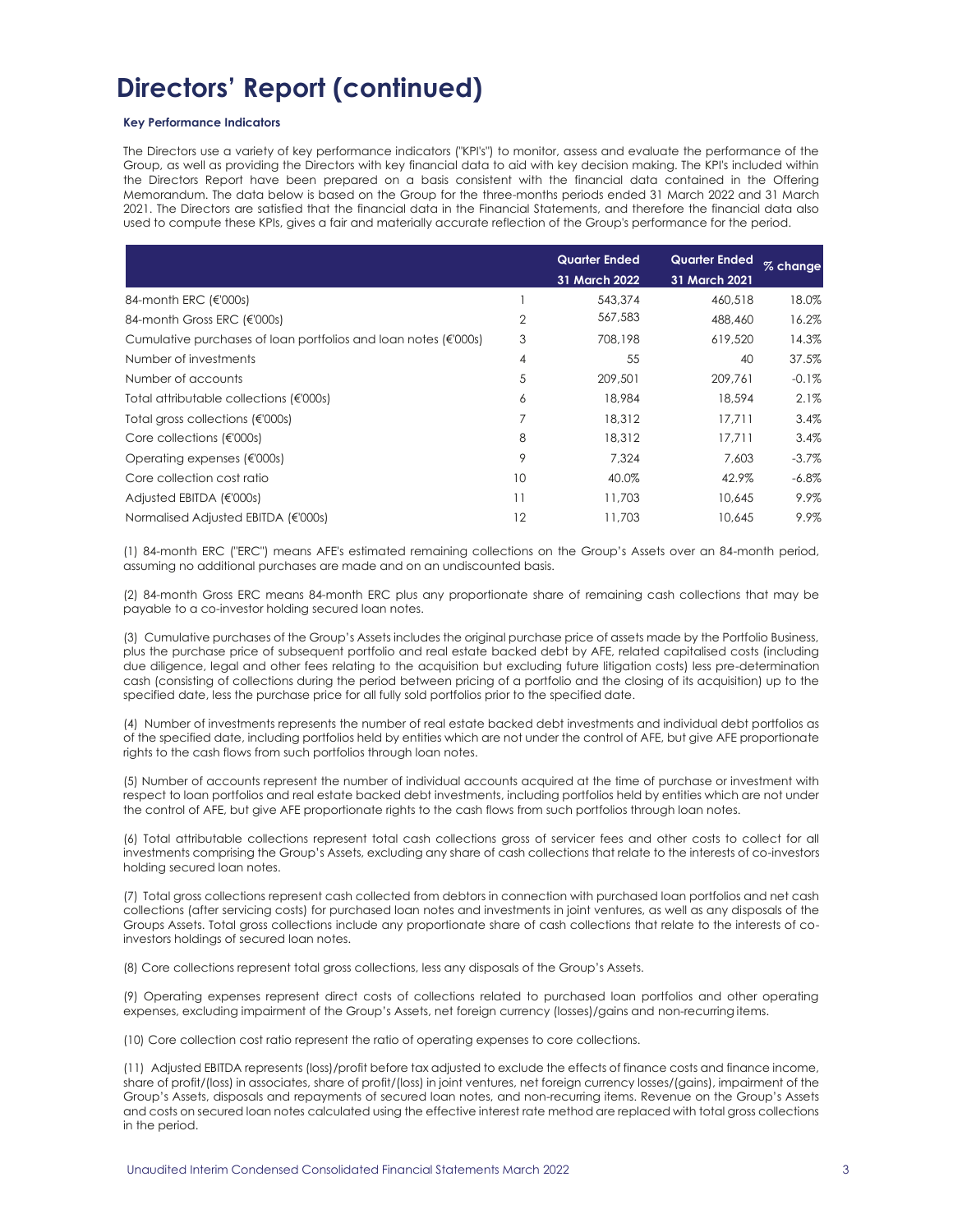### **Key Performance Indicators (continued)**

(12) Normalised Adjusted EBITDA represents Adjusted EBITDA excluding disposals of the Group's Assets.

### **Asset base and returns on portfolios purchased**

The table below reflects historical capital deployment of the Portfolio Business from 2012 to 27 June 2017 plus capital that has been deployed since the incorporation of AFE; a total of €779 million has been deployed through acquisitions of 61 investments with an aggregate face value of €13.6 billion. Since 2012, 6 portfolios have been fully sold. As of 31 March 2022, the portfolios held by AFE had an aggregate face value of €11.0 billion following the historical sale of deals with a face value of €2.6 billion, with an 84-month ERC of €543.4 million.

|                                            |                               | <b>Actual</b>                   |                  |                                            |                                     |
|--------------------------------------------|-------------------------------|---------------------------------|------------------|--------------------------------------------|-------------------------------------|
| Portfolios purchased in the year<br>ended: | <b>Purchase</b><br>price (13) | collections to<br>31 March 2022 | 84-month<br>ERC. | <b>Total estimated</b><br>collections (14) | <b>Gross money</b><br>multiple (15) |
|                                            | €000                          | €000                            | €000             | €000                                       |                                     |
| Year ended 31 December 2012                | 75,084                        | 171,444                         | 15,733           | 187,177                                    | 2.5x                                |
| Year ended 31 December 2013                | 77,386                        | 151,332                         | 19,952           | 171,284                                    | 2.2x                                |
| Year ended 31 December 2014                | 59,025                        | 125.064                         | 15.417           | 140.481                                    | 2.4x                                |
| Year ended 31 December 2015                | 47,806                        | 57.480                          | 18.116           | 75,596                                     | 1.6x                                |
| Year ended 31 December 2016                | 125,617                       | 185,974                         | 72,912           | 258,886                                    | 2.1x                                |
| Year ended 31 December 2017                | 65,017                        | 87,492                          | 27,436           | 114,928                                    | 1.8x                                |
| Year ended 31 December 2018                | 161,652                       | 131,276                         | 111.946          | 243.222                                    | 1.5x                                |
| Year ended 31 December 2019                | 36.119                        | 17.160                          | 42.251           | 59,411                                     | 1.6x                                |
| Year ended 31 December 2020                | 21.696                        | 26,612                          | 24,889           | 51,501                                     | 2.4x                                |
| Year ended 31 December 2021                | 102,233                       | 4,715                           | 179,633          | 184,348                                    | 1.8x                                |
| Period ended 31 March 2022                 | 7,801                         | 174                             | 15,089           | 15,263                                     | 2.0x                                |
| Total                                      | 779,436                       | 958,722                         | 543.374          | 1,502,096                                  | 1.9x                                |

For real estate investments AFE will be required to fund its share of capital expenditure and other working capital needs. Additional invested capital for real estate investments is recognised in the year that the investment was completed rather than the year it was funded. In parallel, ERC will be recognised over the duration of the investment such that the gross money multiple at any given time reflects the expected returns AFE anticipates to generate upon exit.

(13) Purchase price represents the aggregate amount paid plus costs less any cash received between the cut-off date for pricing an asset and the completion date of the purchase for all portfolio purchases in the period indicated.

(14) Total estimated collections represent actual collections to 31 March 2022 plus forecast collections for the following 84 months.

(15) The Gross money multiple is total estimated collections divided by purchase price, although collections can extend beyond the period covered for total estimated collections.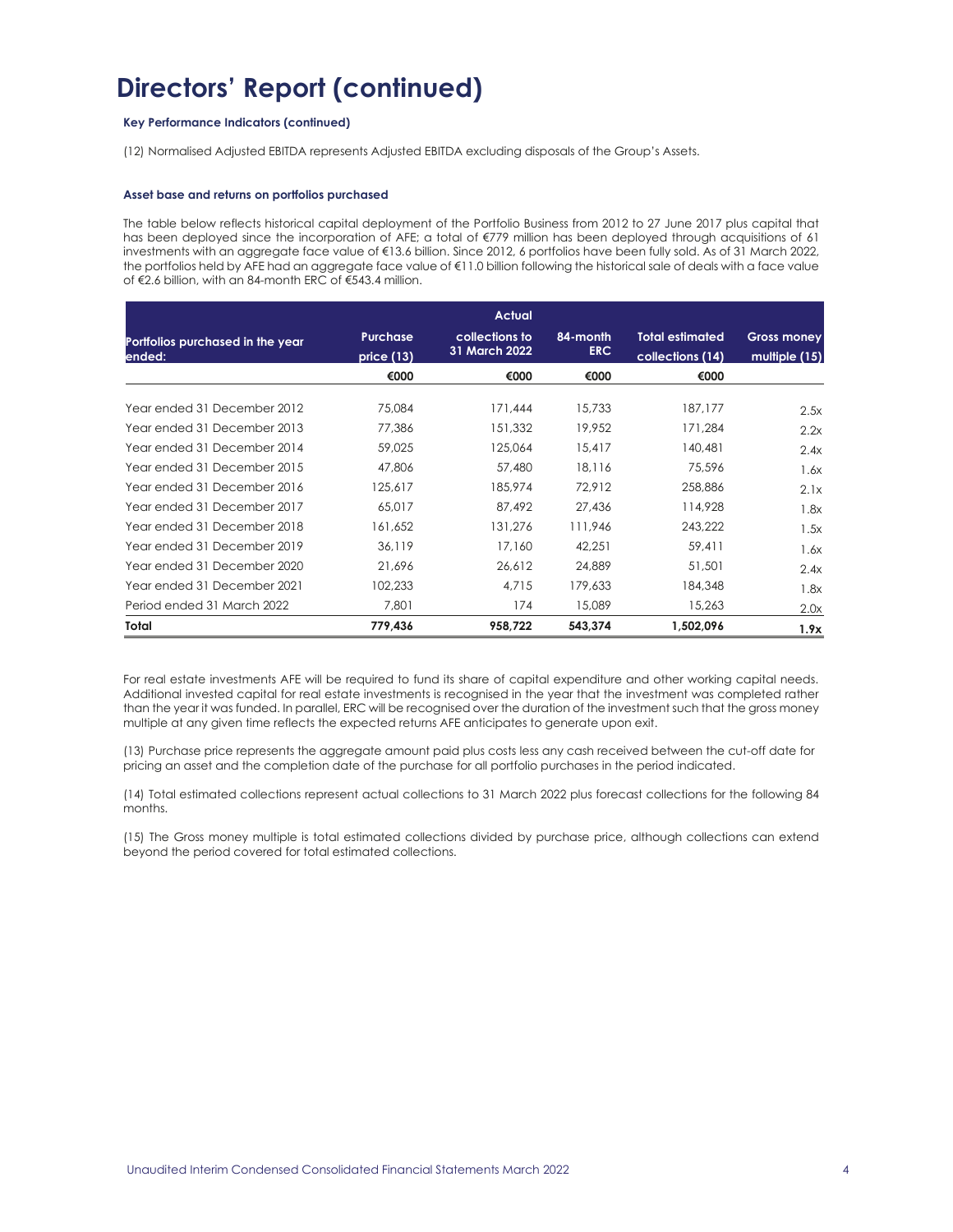### **Net debt**

Net debt represents third-party indebtedness, including bank guarantees, less cash and cash equivalents excluding unamortised debt issue costs, facility fees and amounts due to co-investors under secured loan notes.

|                                   |                                  |                                                       | <b>Quarter Ended</b> |
|-----------------------------------|----------------------------------|-------------------------------------------------------|----------------------|
|                                   |                                  |                                                       | 31 March 2022        |
|                                   |                                  |                                                       | €000                 |
| Borrowings:                       | The Notes                        |                                                       | 307,500              |
|                                   | <b>Revolving Credit Facility</b> |                                                       | 63,533               |
|                                   | <b>Term Facility</b>             |                                                       | 13,280               |
| Less:                             | Cash at bank                     |                                                       | (19, 346)            |
|                                   |                                  | Cash held on AFE's account at servicers'              | (5,336)              |
|                                   | Less cash deposits paid          |                                                       | (4,627)              |
| Add back:                         |                                  | Cash collected on behalf of secured loan note holders | 925                  |
| Net debt                          |                                  |                                                       | 355,929              |
| LTV ratio at period end           |                                  | 16                                                    | 65.5%                |
| Adjusted EBITDA leverage ratio    |                                  | 17                                                    | 3.55                 |
| LTM Adjusted EBITDA               |                                  | 18                                                    | 100,129              |
| Net interest expense              |                                  | 19                                                    | 18,756               |
| Fixed charge cover ratio ("FCCR") |                                  | 20                                                    | 5.34                 |

(16) LTV ratio means the aggregate secured indebtedness of the Group less cash and cash equivalents (including cash and cash equivalents in servicers' accounts or otherwise that are due from servicers but not yet paid by servicers to the Group, less cash collections due to be paid to co-investors under secured loan notes) divided by 84-month ERC.

(17) Adjusted EBITDA leverage ratio means net debt divided by the Adjusted EBITDA for the 12 months ended 31 March 2022. During June 2021 a successful sale of a pool of low recovery assets within a legacy lead to c.€4m collection proceeds compared to an ERC of c.€1.5m. In December 2021 a residual portfolio of assets was sold releasing sales proceeds of c.€2.5m compared to an ERC of c.€2.6m. Excluding these sales brings Normalised Adjusted EBITDA leverage ratio to 3.80.

(18) LTM Adjusted EBITDA means Adjusted EBITDA for the 12 months ended 31 March 2022.

(19) Net interest expense means interest expense on total debt for the 12 months ended 31 March 2022.

(20) FCCR is calculated as LTM Adjusted EBITDA divided by net interest expense.

Borrowings used in calculating net debt can be reconciled to the Financial Statements as follows:

|                         |                                                       | <b>Quarter Ended</b> |
|-------------------------|-------------------------------------------------------|----------------------|
|                         |                                                       | 31 March 2022        |
|                         |                                                       | €000                 |
|                         |                                                       |                      |
| Borrowings:             | The Notes                                             | 307,500              |
|                         | Unamortised discount on issuance of the Notes         | (659)                |
|                         | Unamortised transaction fees                          | (2,952)              |
|                         | Term Facility - non-current liability                 | 5,280                |
|                         | Unamortised transaction fees on Term Facility         | (174)                |
|                         | Per Financial Statements (non-current liability)      | 308,995              |
|                         | Interest payable at 31 March 2022 (current liability) | 2.520                |
|                         | Revolving credit facility - amount drawn              | 63,533               |
|                         | Term Facility - current liability                     | 8,000                |
| <b>Total borrowings</b> |                                                       | 383,048              |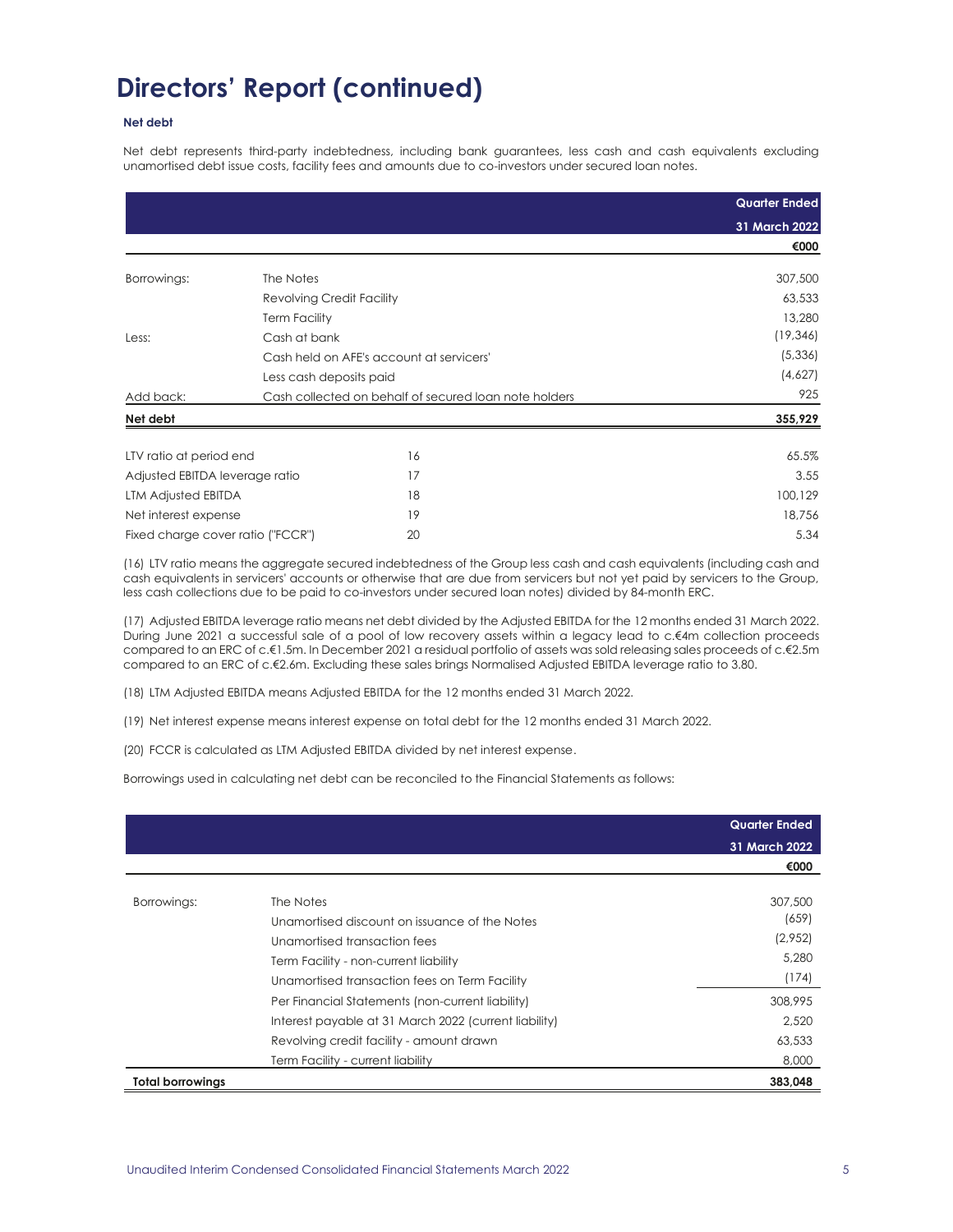### **Significant recent developments**

### Russian Invasion of Ukraine

The ongoing military invasion of Ukraine and the related sanctions targeted against the Russian Federation may have impact on the European economies and globally. The Group does not have any direct exposure to Ukraine, Russia or Belarus. However, the impact on the general economic situation may require revisions of certain assumptions and estimates. This may lead to material adjustments to the carrying value of certain assets and liabilities within the next financial year. At this stage management is not able to reliably estimate the impact as events are unfolding day-by-day.

#### 2022 Performance

In 2022, AFE continues to successfully execute on its strategy, demonstrating the resilience of its business model and strong cash generation, with performance and leverage returning to normalised pre-COVID levels. Deployment returned to normalised levels, €10.6m was deployed during the first quarter of 2022. AFE continued an expansion into direct real estate increasing portfolio diversification and predictability of collections, eliminating the volatility of court proceedings. The group reported total attributable collections of €19.0m against a target of €17.6m, set in December 2021, this represents a €1.4m or 8.0% overperformance.

#### New investments

During Q1 2022, the Group successfully deployed c.€10.6m of capital across Non-Performing Loans ("NPL") and real estate backed debt investments, c.€7.8m relates to new acquisitions in the quarter and c.€2.8m as follow-on funding to existing real estate backed debt deals. Additionally, the group funded c.€1.4m into a real estate investment trust manager.

On 7th January 2022 AFE invested c.€2m to acquire an Italian secured NPL portfolio. AFEs economic interest in the transaction is 33.3%.

On 8th February 2022, AFE completed a c.€3.2m acquisition of a c.6,000 sqm office building south west of London. AFE has a 50% economic interest in the transaction.

On 22nd February 2022, AFE funded c.€1.4m or c.99% of the share capital of a real estate investment trust manager in India, the manager is a subsidiary of AFE Asset Solutions. AFEs shareholding will change as the business plan develops but AFE will remain a majority shareholder. The investment will contribute to the continued development of AFE asset servicing business.

On 25th March 2022 AFE completed a c.€2.5m acquisition of a c.9,000 sqm office building in the north of England, AFEs economic interest in this transaction is 50%.

In the period to 31st March 2022 AFE made follow on investments of c.€2.8m in three existing real estate backed debt investments in France. An additional follow-on investment of c.€0.8m was made on 26th April 2022.

#### Signed transactions

On 4 August 2021, the Group paid a c.€0.4m deposit to acquire a residential development plot in Milan. Further deposits were made on 11th November 2021 and 17th February 2022 of c.€0.3m and c.€0.2m respectively. Subject to all conditions precedent being met the Group expects to close and acquire the asset during 2022 with AFE's economic interest amounting to 40%.

On 10th November 2021 and 17th February 2022 deposits were funded of c.0.8m and €0.5m respectively, this was in relation to the acquisition of a c.5,700 sam residential development in Rome. Subject to all conditions precedent being met the group expects to close the transaction and acquire the asset during 2022, AFEs economic interest is 40%.

On 12th January 2022, AFE funded a deposit of c.€1.2m and signed a sale promise agreement for the purchase of a c.15,800 sqm office south of Paris, France. The purchase was completed on 18th April 2022 with a further investment of c.€7.1m. AFEs economic interest in this transaction is 40%.

On 11th February 2022, AFE funded a deposit of c.€0.9m and signed a sale promise agreement for the purchase of a c.8,200 sqm mixed use development opportunity in Paris, AFEs economic interest in this transaction is 40%.

On 16th February 2022, AFE funded a deposit of c.€0.9m and signed a sale promise agreement for the purchase of a c.19,500 sqm shopping complex in the south of France, AFEs economic interest in this transaction is 40%.

On 13th April 2022 AFE funded a deposit of c.€0.7m in relation to the acquisition of a c.7,000sqm office building north east of London, UK. AFE Completed the acquisition of the asset on 16th May 2022 with a further investment of c.€ 2.6m AFEs economic interest in this transaction is 50%.

On 20th April 2022, AFE acquired a plot of land for c.€0.5m utilised as a car park adjacent to an existing asset in the north of England, AFEs economic interest in the transaction is 50%.

On 13th May 2022 AFE funded a deposit of c.€0.4m for the acquisition of a c.6,000 sqm office building in the north of England, AFEs economic interest in the transaction is 50%.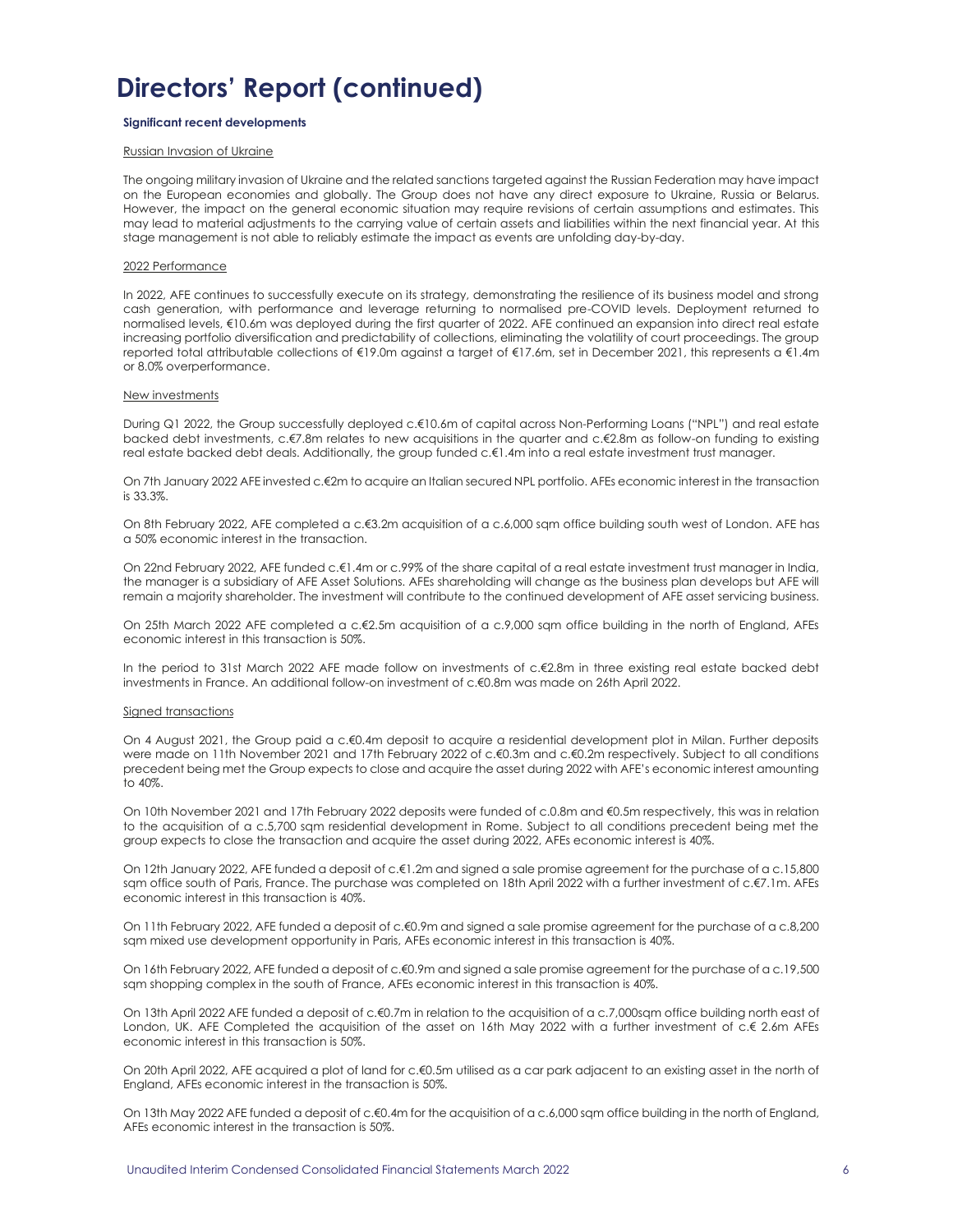### Signed transactions (continued)

Under the business plan of the signed and acquired real estate assets, the Group is expected to fund an additional c.€15.5m for its share of acquisition cost and capital expenditure over the next three years.

### Changes to administration and governance

On 11th January 2022 Martin Dobbins resigned from the Board of Directors of the AIFM.

On 28th March 2022 Belasko Luxembourg S.a.r.l was appointed as Administrative Agent replacing IQ EQ Fund Services (Luxembourg) S.A.

### Environmental, Social and Governance:

AFE falls within the scope of Article 6 of SFDR, as it does not promote environmental or social characteristics, nor does it have sustainable investment as its primary objective. The AIFM is required to make certain disclosures under SFDR in respect of its approach to the integration of sustainability risks in the investment decision-making process, as well as an explanation of the likely impacts of sustainability risks on our returns. The AIFM relies upon the Investment Adviser's approach to sustainability risks to satisfy these requirements.

Sustainable investing is integral to the Investment Advisors business and culture. The Investment Advisor seeks to invest responsibly, taking relevant sustainability risks and factors into account throughout our investment process. The Investment Adviser's environmental, social and governance ("ESG") policy is compliant with SFDR. In 2021, the Investment Adviser was awarded a top-10 ranking in Orbis Advisory's ESG Transparency: Private Equity Index 2021 and also obtained a Silver medal from Ecovadis (an external ESG consultant) for its assessment in 2020. The Investment Adviser's approach to the integration of sustainability risks thought the investment process is integral to the way in which the Investment Adviser operates and is relevant to AFE assets.

### Going Concern

The Group continues to actively monitor its liquidity and covenant adherence. The Group's liquidity position remains strong, with available cash as of the date of signing of the Financial Statements of c.€34.1m. The group has assessed its expected operating performance and liquidity requirements for 2022 considering the impact of the ongoing Russian invasion of Ukraine and macroeconomic uncertainty. Despite the deteriorating macroeconomic outlook the Board of Directors remain confident that AFE can continue to trade for a period of at least 12 months from the date of signing the Financial Statements and will have sufficient liquidity to manage its operations during that time. Cash management and asset management will be critical throughout the year to help drive performance. AFEs Revolving Credit Facility ("RCF") matures on 7th July 2022, AFE has support from lenders to extend the RCF beyond the current maturity date for an additional 12 months.

### Outlook

Net debt to adjusted EBITDA is within target range with stable cash collections, deployment of capital is set to continue throughout 2022. AFE has a locally embedded platform with 23 FTE equivalents across 5 local geographies, a resilient and low fixed cost operating model which is expected to drive strong performance into 2022. The development of AFEs master servicing model will provide an opportunity to generate incremental capital-light income from the credit portfolio. AFE will continue to co-invest in mid-market investments (€10M-€50M) focusing on hard asset backing (real estate secured NPLs, performing real estate backed debt and direct real estate) with a focus on continued diversification across a broader range of asset types and geographies.

Eric Verret

**Director** 24 May 2022

ERic Verret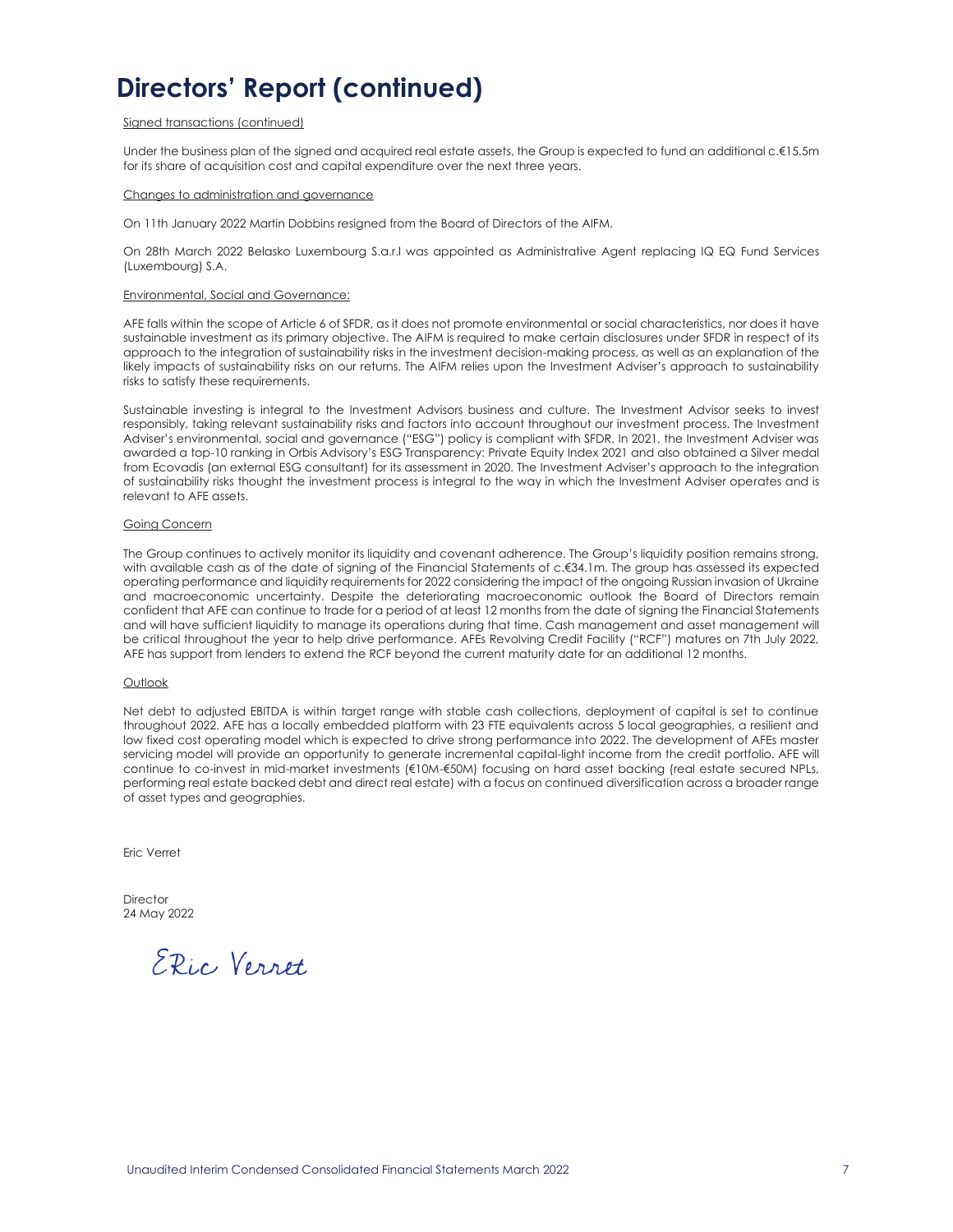

### **Report on Review of Interim Condensed Consolidated Financial Statements**

### **To the Board of Directors of Anacap Financial Europe S.A. SICAV-RAIF**

We have reviewed the accompanying interim condensed consolidated financial statements of Anacap Financial Europe S.A. SICAV-RAIF (the "Fund"), which comprise the interim condensed consolidated statement of financial position as at 31 March 2022, and the interim condensed consolidated statement of comprehensive income, the interim condensed consolidated statement of cash flows and the interim condensed consolidated statement of changes in equity for the three-month period then ended, and a summary of significant accounting policies and other explanatory information.

### **Board of Directors' responsibility for the interim condensed consolidated financial statements**

The Board of Directors is responsible for the preparation and fair presentation of these interim condensed consolidated financial statements in accordance with IAS34, "Interim Financial Reporting" as adopted by the European Union, and for such internal control as the Board of Directors determines is necessary to enable the preparation of interim condensed consolidated financial statements that are free from material misstatement, whether due to fraud or error.

### **Responsibility of the "Réviseur d'entreprises agréé"**

Our responsibility is to express a conclusion on these interim condensed consolidated financial statements based on our review. We conducted our review in accordance with International Standard on Review Engagements (ISRE 2410 "Review of interim financial information performed by the independent auditor of the entity) as adopted for Luxembourg by the "Institut des Réviseurs d'Entreprises". This standard requires us to comply with relevant ethical requirements and conclude whether anything has come to our attention that causes us to believe that the interim condensed consolidated financial statements, taken as a whole, are not prepared in all material respects in accordance with the applicable financial reporting framework.

A review of interim condensed consolidated financial statements in accordance with ISRE 2410 is a limited assurance engagement. The "Réviseur d'entreprises agréé" performs procedures, primarily consisting of making inquiries of management and others within the Company, as appropriate, and applying analytical procedures, and evaluates the evidence obtained.

The procedures performed in a review are substantially less than those performed in an audit conducted in accordance with International Standards on Auditing. Accordingly, we do not express an audit opinion on these interim condensed consolidated financial statements.

### **Conclusion**

Based on our review, nothing has come to our attention that causes us to believe that the accompanying interim condensed consolidated financial statements are not prepared, in all material respects, in accordance with IAS 34, "Interim Financial Reporting" as adopted by the European Union.

PricewaterhouseCoopers, Société coopérative Luxembourg, 24 May 2022 Represented by

Electronically signed by:<br>Thierry Salagnac

Thierry Salagnac

*PricewaterhouseCoopers, Société coopérative, 2 rue Gerhard Mercator, B.P. 1443, L-1014 Luxembourg T : +352 494848 1, F : +352 494848 2900, www.pwc.lu*

*Cabinet de révision agréé. Expert-comptable (autorisation gouvernementale n°10028256) R.C.S. Luxembourg B 65 477 - TVA LU25482518*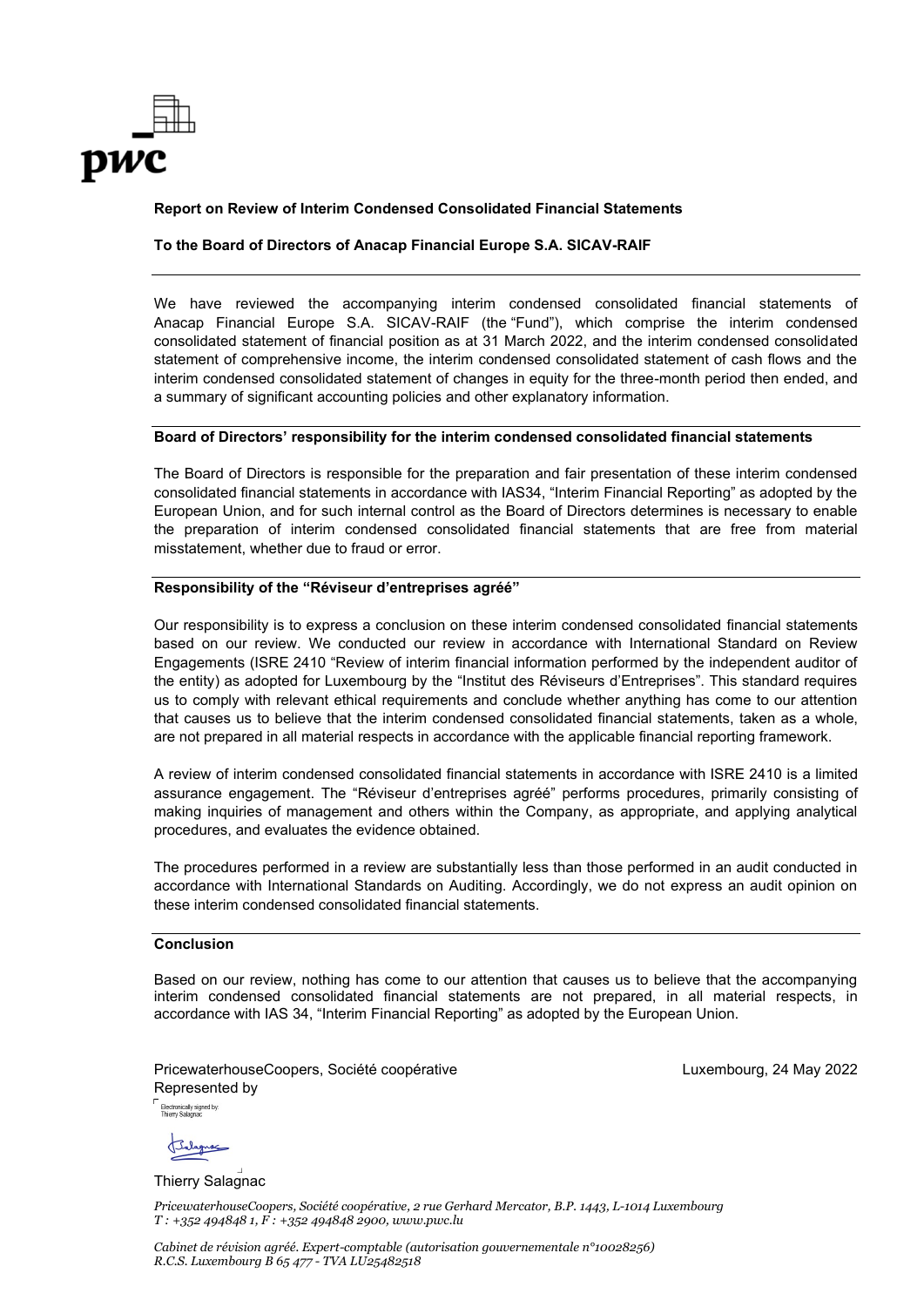### **Interim Condensed Consolidated Statement of Comprehensive Income for the Quarter Ended 31 March 2022**

|                                                                       |              | <b>Quarter ended</b><br>31 March 2022 | <b>Quarter Ended</b><br>31 March 2021 |
|-----------------------------------------------------------------------|--------------|---------------------------------------|---------------------------------------|
|                                                                       | <b>Notes</b> | €000                                  | €000                                  |
| Revenue                                                               |              |                                       |                                       |
| Interest income from purchased loan portfolios                        | 11           | 10,034                                | 12,085                                |
| Interest income from purchased loan notes                             | 11           | 249                                   | 346                                   |
| Interest income on loans to joint ventures at amortised cost          | 11           | 2,536                                 | 2,074                                 |
| Other income                                                          |              | 1,133                                 | 758                                   |
| <b>Total revenue</b>                                                  | 5            | 13,952                                | 15,263                                |
| <b>Operating expenses</b>                                             |              |                                       |                                       |
| Collection activity costs                                             |              | (3,405)                               | (4,042)                               |
| Net foreign currency loss                                             | 6            | (105)                                 | (237)                                 |
| Other operating expenses                                              | 6            | (3,919)                               | (3, 561)                              |
| <b>Total operating expenses</b>                                       |              | (7, 429)                              | (7, 840)                              |
| <b>Operating profit</b>                                               |              | 6,523                                 | 7,423                                 |
| Finance costs                                                         | 7            | (5,773)                               | (5, 534)                              |
| Share of profit in joint venture accounted for using equity<br>method | 12           | 56                                    | $\mathbf{0}$                          |
| Profit from discontinued operation                                    | 10           | 265                                   | 150                                   |
| Profit before tax                                                     |              | 1,071                                 | 2,039                                 |
| Tax charge                                                            | 8            | (52)                                  | (22)                                  |
| Comprehensive income for the period                                   |              | 1,019                                 | 2,017                                 |

The above Unaudited Interim Consolidated Statement of Comprehensive Income should be read in conjunction with the accompanying notes.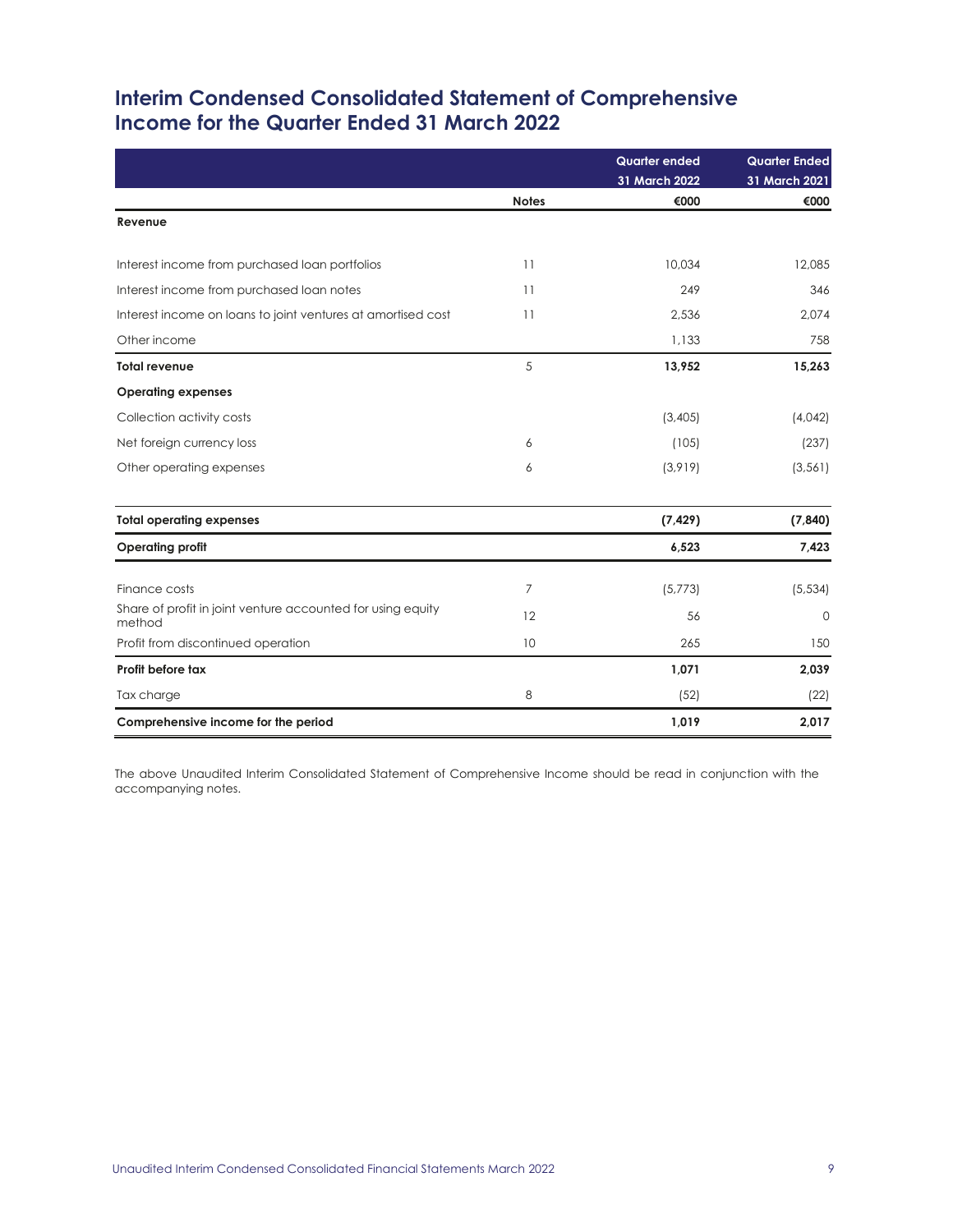# **Interim Condensed Consolidated Statement of Financial Position as at 31 March 2022**

|                                                     |              | As at         | As at            |
|-----------------------------------------------------|--------------|---------------|------------------|
|                                                     |              | 31 March 2022 | 31 December 2021 |
|                                                     | <b>Notes</b> | €000          | €000             |
| <b>Assets</b>                                       |              |               |                  |
| <b>Non-current assets</b>                           |              |               |                  |
| Property, plant and equipment                       |              | 84            | 88               |
| Investments in joint ventures at amortised cost     | 11           | 31,316        | 27,875           |
| Investments in joint ventures at FVPL               | 11           | 74,329        | 69,126           |
| Participation in joint ventures                     | 12           | 12.012        | 11,956           |
| Goodwill                                            | 9            | 1,836         | 1,836            |
| <b>Total non-current assets</b>                     |              | 119,577       | 110,881          |
| <b>Current assets</b>                               |              |               |                  |
| Cash and cash equivalents                           |              | 19,346        | 21.438           |
| Trade and other receivables                         | 14           | 11,631        | 21,275           |
| Other assets                                        | 14           | 3,996         | 7.126            |
| Purchased loan portfolios                           | 11           | 155,873       | 157.432          |
| Purchased loan notes                                | 11           | 9,674         | 9,272            |
| Investments in joint ventures at amortised cost     | 11           | 45,219        | 45,912           |
| Investment in associate classified as held for sale | 10           | 8,574         | 8,309            |
| Inventory                                           | 13           | 23,837        | 22,707           |
| <b>Total current assets</b>                         |              | 278,150       | 293,471          |
| <b>Total assets</b>                                 |              | 397,727       | 404,352          |
| <b>Liabilities</b>                                  |              |               |                  |
| <b>Non-current liabilities</b>                      |              |               |                  |
| <b>Borrowings</b>                                   | 21           | 308,995       | 310,821          |
| Other liabilities                                   | 15           | 1,020         | 1,005            |
| <b>Total non-current liabilities</b>                |              | 310,015       | 311,826          |
| <b>Current liabilities</b>                          |              |               |                  |
| <b>Borrowings</b>                                   | 21           | 74,053        | 78,921           |
| Secured loan notes                                  | 21           | 13,090        | 13,002           |
| Trade and other payables                            | 15           | 7,538         | 8,228            |
| Tax payable                                         |              | 830           | 1,013            |
| Tax provisions                                      | 22           | 4,877         | 5,057            |
| <b>Total current liabilities</b>                    |              | 100,388       | 106,221          |
| <b>Total liabilities</b>                            |              | 410,403       | 418,047          |
| Equity                                              |              |               |                  |
| Share capital                                       | 16           | 1,250         | 1,250            |
| Retained earnings                                   |              | (13,926)      | (14, 945)        |
| <b>Total equity</b>                                 |              | (12,676)      | (13,695)         |
| <b>Total equity and liabilities</b>                 |              | 397,727       | 404,352          |

The above Unaudited Interim Condensed Consolidated Statement of Financial Position should be read in conjunction with the accompanying notes.

The Unaudited Interim Condensed Consolidated Financial Statements for the period ended 31 March 2022 were approved by the Board of Directors and authorised for issue on its behalf by:

Eric Verret

Director

24 May 2022

ERic Verret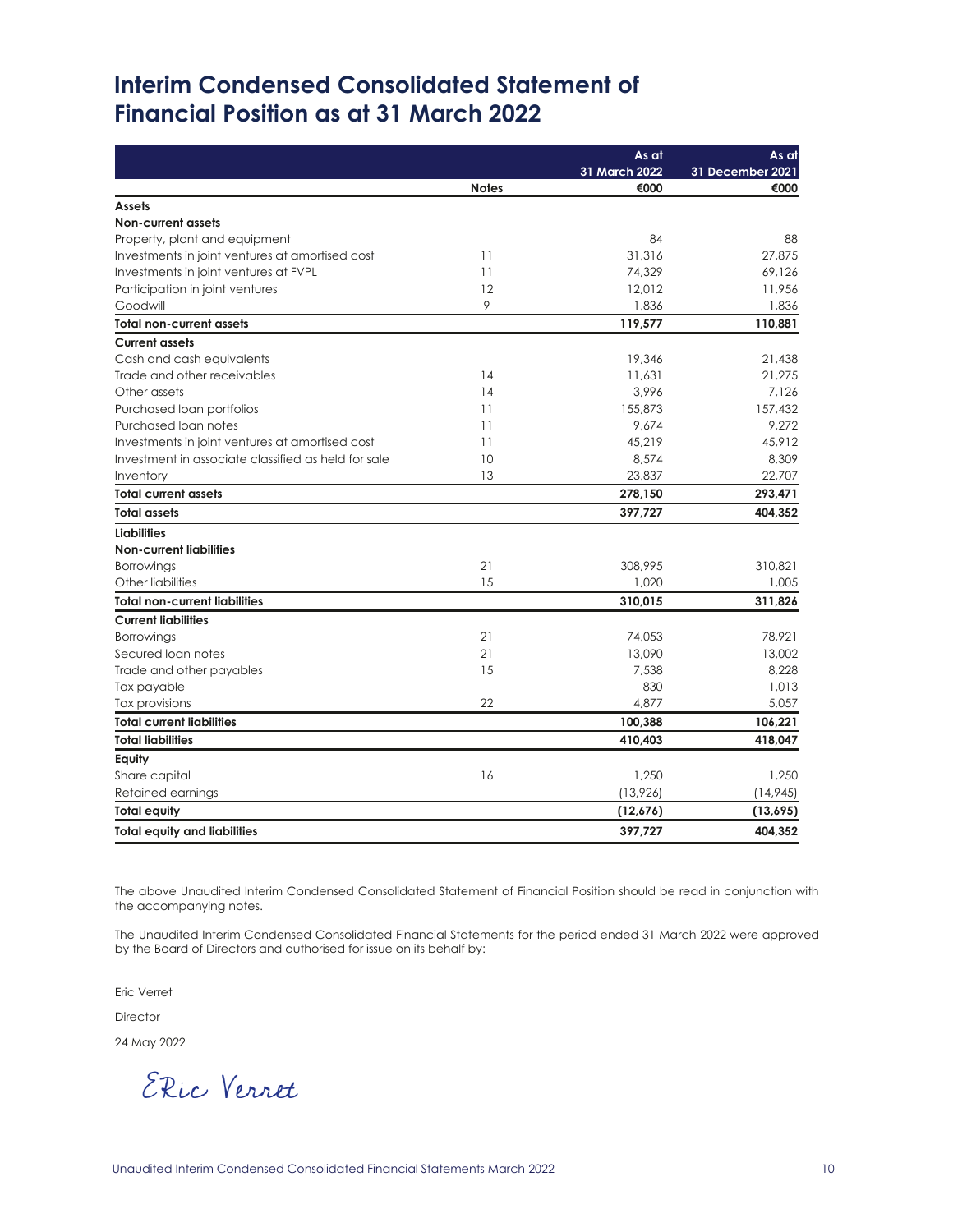# **Interim Condensed Consolidated Statement of Cash Flows for the Quarter Ended 31 March 2022**

|                                                                       | <b>Notes</b> | <b>Quarter ended</b><br>31 March 2022 | <b>Quarter Ended</b><br>31 March 2021 |
|-----------------------------------------------------------------------|--------------|---------------------------------------|---------------------------------------|
|                                                                       |              | €000                                  | €000                                  |
| Cash flows from operating activities                                  |              |                                       |                                       |
| Profit before tax                                                     |              | 1,071                                 | 2,039                                 |
| Adjustments for:                                                      |              |                                       |                                       |
| Interest income from purchased loan portfolios                        | 11           | (10,034)                              | (12,085)                              |
| Interest income from purchased loan notes                             | 11           | (249)                                 | (346)                                 |
| Interest income from joint ventures                                   | 11           | (2, 536)                              | (2,074)                               |
| Finance costs                                                         | 7            | 5.773                                 | 5,534                                 |
| Unrealised foreign currency losses                                    | 6            | 487                                   | 182                                   |
| Share of profit in joint venture accounted for using equity method    | 12           | (56)                                  |                                       |
| Share of profit in associate                                          | 10           | (265)                                 | (150)                                 |
| Operating cash flows before movements in working capital              |              | (5,809)                               | (6,900)                               |
| Change in trade and other receivables*                                |              | 9.189                                 | 2,451                                 |
| Change in trade and other payables*                                   |              | (690)                                 | (1, 113)                              |
| Cash used in operating activities before collections and<br>purchases |              | 2,690                                 | (5, 562)                              |
|                                                                       |              |                                       |                                       |
| Taxes paid                                                            |              | (415)                                 | (164)                                 |
| Collections in the period - sale of inventory                         | 11           | 2,612                                 | 1,156                                 |
| Collections in the period - loans                                     | 11           | 11,202                                | 16,555                                |
| Collections in the period - joint ventures                            | 11           | 4,498                                 |                                       |
| Acquisition of joint ventures                                         | 11           | (10, 598)                             | (4,028)                               |
| Net cash generated from operating activities                          |              | 9,989                                 | 7,957                                 |
|                                                                       |              |                                       |                                       |
| Cash flows from financing activities<br>Proceeds from borrowings      |              | 2,191                                 | 3,285                                 |
| Repayment of borrowings                                               |              | (8,823)                               | (8,699)                               |
| Repayment of secured loan notes                                       |              | (759)                                 | (764)                                 |
| Finance costs paid                                                    |              | (4,690)                               | (4,580)                               |
| Net cash used in financing activities                                 |              | (12,081)                              | (10, 758)                             |
|                                                                       |              |                                       |                                       |
| Net movements in cash and cash equivalents                            |              | (2,092)                               | (2,801)                               |
| Cash and cash equivalents at the beginning of the period              |              | 21,438                                | 17,233                                |
| Cash and cash equivalents at the end of the period                    |              | 19,346                                | 14,432                                |

\*Movement in working capital is net of accruals and prepayments related to the Notes and the Revolving Credit Facility. The above Unaudited Interim Consolidated Statement of Cash Flows should be read in conjunction with the accompanying notes.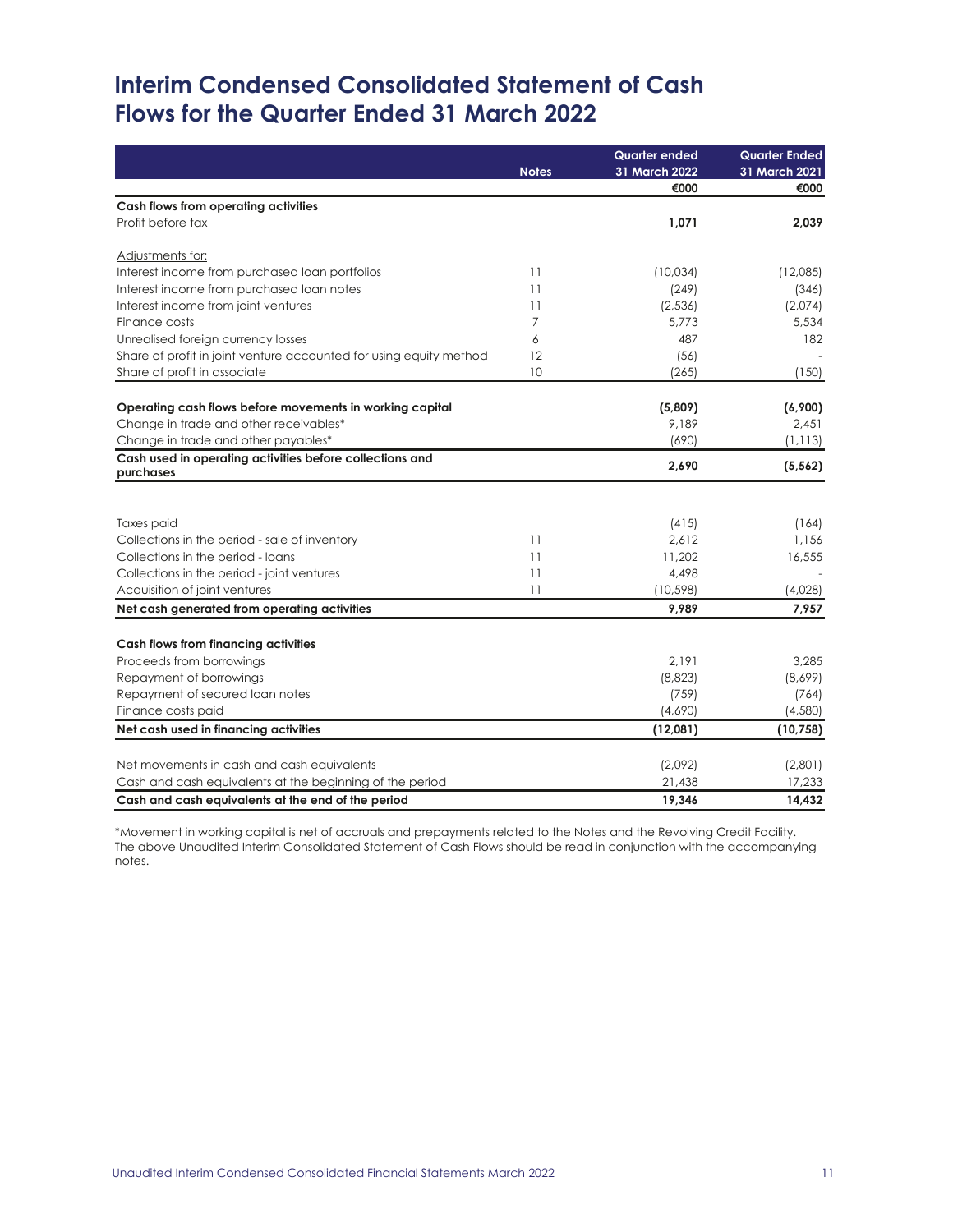# **Interim Condensed Consolidated Statement of Changes in Equity for the Quarter Ended 31 March 2022**

|                                     | <b>Share</b>             | <b>Retained</b> | Total equity |
|-------------------------------------|--------------------------|-----------------|--------------|
|                                     | capital                  | earnings        |              |
|                                     | €000                     | €000            | €000         |
| Balance as at 1 January 2022        | 1,250                    | (14, 945)       | (13,695)     |
| Comprehensive income for the period | $\overline{\phantom{0}}$ | 1.019           | 1.019        |
| Balance as at 31 March 2022         | 1,250                    | (13, 926)       | (12,676)     |

Comparative figures from 1 January to 31 March 2021:

|                                     | <b>Share</b><br>capital | <b>Retained</b><br>earnings | <b>Total equity</b> |
|-------------------------------------|-------------------------|-----------------------------|---------------------|
|                                     | €000                    | €000                        | €000                |
| Balance as at 1 January 2021        | 1,250                   | (30, 199)                   | (28, 949)           |
| Comprehensive income for the period | -                       | 2.017                       | 2,017               |
| Balance as at 31 March 2021         | 1,250                   | (28, 182)                   | (26, 932)           |

The above Consolidated Statement of Changes in Equity should be read in conjunction with the accompanying notes.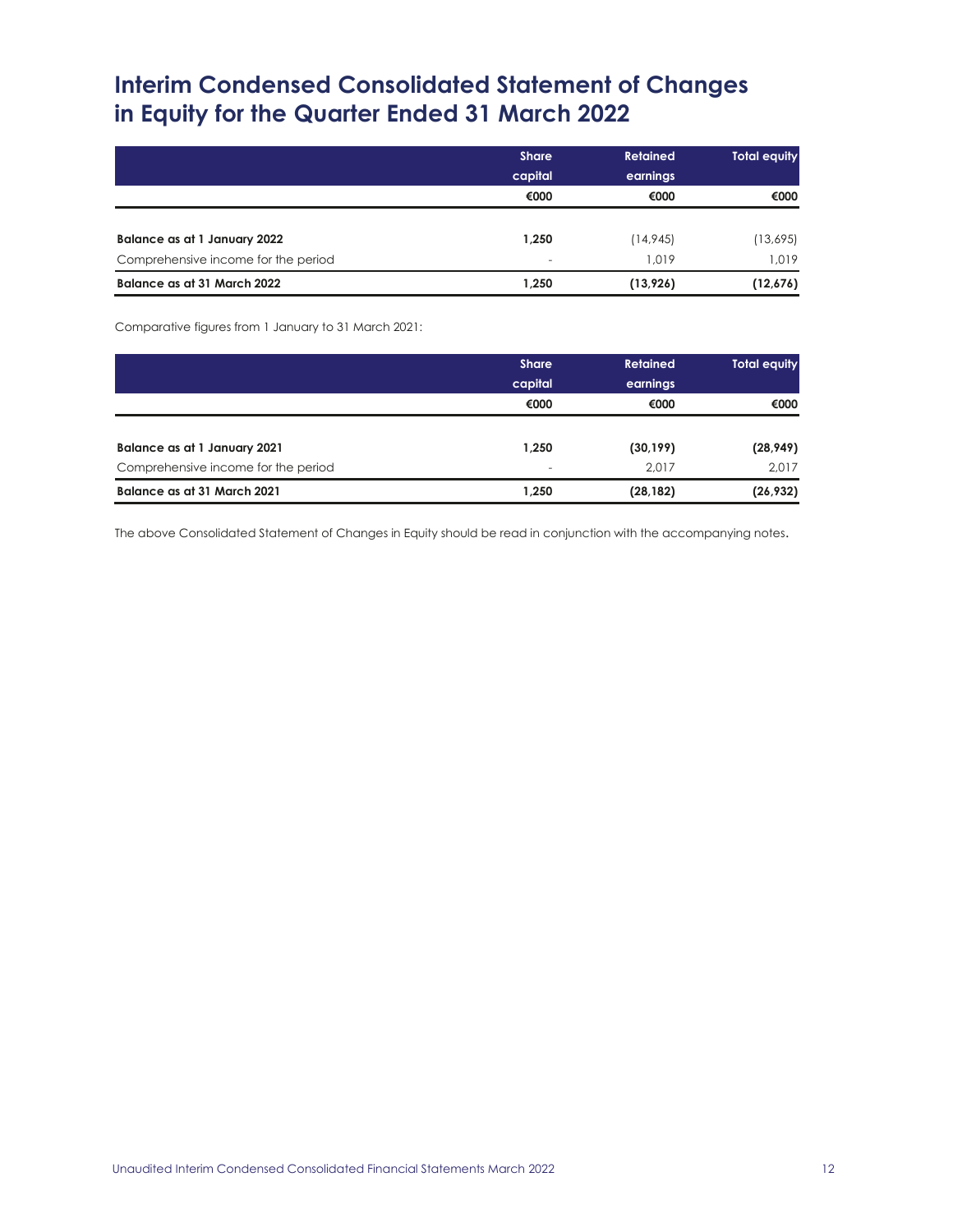## **Notes to the Consolidated Financial Statements**

### **1. General information**

AnaCap Financial Europe S.A. SICAV–RAIF ("AFE", "Fund"), a public limited liability company (société anonyme), was incorporated on 28 June 2017 under the laws of Luxembourg as a reserved alternative investment fund (*fonds d'investissement alternatif réservé)* in the form of an investment company with variable capital (*société d'investissement à capital variable*).

On 28 June 2017, AFE entered into an alternative investment fund management agreement with Carne Global Fund Managers (Luxembourg) S.A. ("Carne") to appoint Carne to be its alternative investment fund manager ("AIFM"). In its capacity as AIFM Carne will perform functions in accordance with AIFM law and reserved alternative investment fund law ("RAIF law"). On 28 June 2017, the AIFM entered into a portfolio management agreement with AnaCap Investment Manager Limited (the "Portfolio Manager") to delegate portfolio management functions in accordance with AIFM law and RAIF law. AnaCap Financial Partners Limited ("AFPL") acts as investment advisor to the Portfolio Manager.

The principal activity of AFE and its subsidiaries as listed in note 18 (together, the "Group") is to seek risk adjusted investment returns by acquiring, holding, servicing, and disposing of portfolio investments comprising of loans, leases, or other creditrelated obligations, including primarily diversified portfolios of unsecured and secured consumer debts, SME debt, and mortgages, as well as seek opportunities in the direct real estate market.

The Interim Condensed Consolidated Financial Statements (hereafter the "Financial Statements") are prepared in accordance with IAS34 "Interim Financial Reporting" and do not contain all disclosures required for annual consolidated financial statements and should therefore be read in conjunction with the Group's annual consolidated financial statements for the year ended 31 December 2021. The principal accounting policies that have been applied to the Financial Statements have been applied consistently throughout the period unless otherwise stated.

#### **Significant changes in the current reporting period**

#### Changes to the Board of Directors of the AIFM

On 11th January 2022 Martin Dobbins resigned from the Board of Directors.

### Changes to the Administrative Agent

On 28th March 2022 Belasko Luxembourg S.a.r.l was appointed as Administrative Agent replacing IQ EQ Fund Services (Luxembourg) S.A.

#### New Investments

During Q1 2022, the Group successfully deployed c.€10.6m of capital across Non-Performing Loans ("NPL") and real estate backed debt investments, c.€7.8m relates to new acquisitions in the quarter and c.€2.8m as follow-on funding to existing real estate backed debt deals. Additionally, the group funded c.€1.4m into a real estate investment trust manager.

On 7th January 2022 AFE invested c.€2m to acquire an Italian secured NPL portfolio. AFEs economic interest in the transaction is 33.3%.

On 8th February 2022, AFE completed a c.€3.2m acquisition of a c.6,000 sqm office building south west of London. AFE has a 50% economic interest in the transaction.

On 22nd February 2022, AFE funded c.€1.4m or c.99% of the share capital of a real estate investment trust manager in India, the manager is a subsidiary of AFE Asset Solutions. AFEs shareholding will change as the business plan develops but AFE will remain a majority shareholder. The investment will contribute to the continued development of AFE asset servicing business.

On 25th March 2022 AFE completed a c.€2.5m acquisition of a c.9,000 sqm office building in the north of England, AFEs economic interest in this transaction is 50%.

In the period to 31st March 2022 AFE made follow on investments of c.€2.8m in three existing real estate backed debt investments in France. An additional follow-on investment of c.€0.8m was made on 26th April 2022.

### Signed Transactions:

On 4 August 2021, the Group paid a c.€0.4m deposit to acquire a residential development plot in Milan. Further deposits were made on 11th November 2021 and 17th February 2022 of c.€0.3m and c.€0.2m respectively. Subject to all conditions precedent being met the Group expects to close and acquire the asset during 2022 with AFE's economic interest amounting to 40%.

On 10th November 2021 and 17th February 2022 deposits were funded of c.0.8m and €0.5m respectively, this was in relation to the acquisition of a c.5,700 sqm residential development in Rome. Subject to all conditions precedent being met the group expects to close the transaction and acquire the asset during 2022, AFEs economic interest is 40%.

On 12th January 2022, AFE funded a deposit of c.€1.2m and signed a sale promise agreement for the purchase of a c.15,800 sqm office south of Paris, France. The purchase was completed on 18th April 2022 with a further investment of c.€7.1m. AFEs economic interest in this transaction is 40%.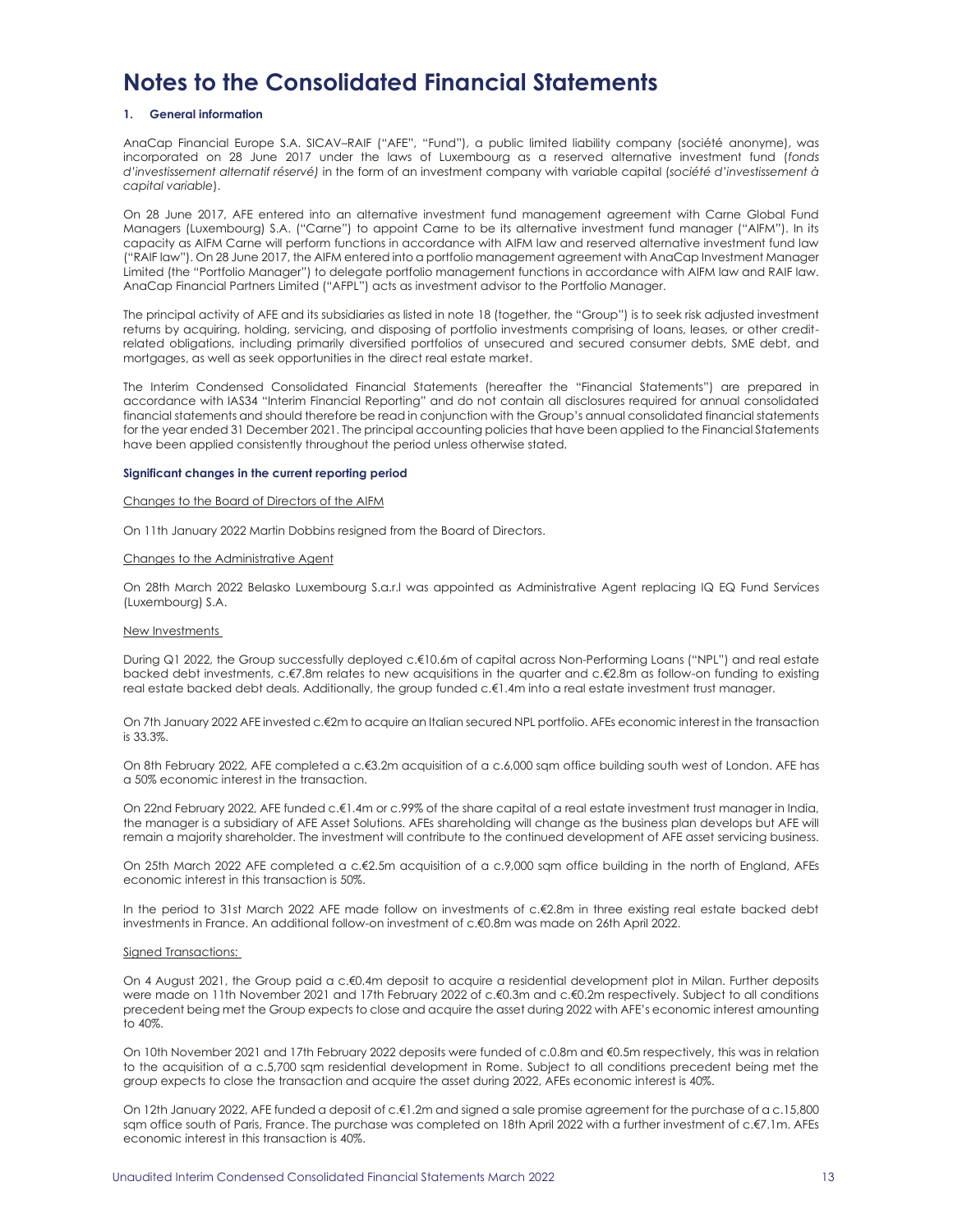### Signed Transactions (continued):

On 11th February 2022, AFE funded a deposit of c.€0.9m and signed a sale promise agreement for the purchase of a c.8,200 sqm mixed use development opportunity in Paris, AFEs economic interest in this transaction is 40%.

On 16th February 2022, AFE funded a deposit of c.€0.9m and signed a sale promise agreement for the purchase of a c.19,500 sqm shopping complex in the south of France, AFEs economic interest in this transaction is 40%.

On 13th April 2022 AFE funded a deposit of c.€0.7m in relation to the acquisition of a c.7,000sqm office building north east of London, UK. AFE Completed the acquisition of the asset on 16th May 2022 with a further investment of c.€ 2.6m AFEs economic interest in this transaction is 50%.

On 20th April 2022, AFE acquired a plot of land for c.€0.5m utilised as a car park adjacent to an existing asset in the north of England, AFEs economic interest in the transaction is 50%.

On 13th May 2022 AFE funded a deposit of c.€0.4m for the acquisition of a c.6,000 sam office building in the north of England, AFEs economic interest in the transaction is 50%.

Under the business plan of the signed and acquired real estate assets, the Group is expected to fund an additional c.€15.5m for its share of acquisition cost and capital expenditure over the next three years.

### **2. Adoption of new and amended International Financial Reporting Standards and changes in accounting policies**

Interest rate benchmark reform Phase 2 is effective beginning on 1 January 2021. Amendments to IFRS 7, IFRS 4, IFRS 9, IFRS 16 and IAS 39 require that, for financial instruments under amortised cost, changes to the basis of determining the contractual cash flows required by the reform are reflected by adjusting their effective interest rate. No immediate gain or loss is recognised in the income statement.

A number of other new and amended standards became applicable for the current reporting period but did not have any impact on the Group's accounting policies and did not require retrospective adjustments.

Amendments to IAS 1, Presentation of financial statements', on classification of liabilities (effective on annual periods on or after 1 January 2024) clarify that liabilities are classified as either current or noncurrent, depending on the rights that exist at the end of the reporting period. Classification is unaffected by the expectations of the entity or events after the reporting date (for example, the receipt of a waiver or a breach of covenant). The amendment also clarifies what IAS 1 means when it refers to the 'settlement' of a liability. Other new standards and amendments have been published from IASB but are not yet applicable. The Group do not expect there to be material impact on the Financial Statements due to the adoption of these standards and amendments.

### **3. Significant accounting policies adopted in the period**

There are no new accounting policy adoption or amendments during the period impacting the financial statements.

### **4. Critical accounting judgments and estimates**

In the application of the Group's accounting policies, the Board of Directors is required to make judgments, estimates and assumptions about the carrying amounts of assets and liabilities that are not readily apparent from other sources. These estimates and assumptions are based on historical experience and other factors that are considered to be relevant. Actual results may differ from these estimates. The estimates and underlying assumptions are reviewed on an ongoing basis. Revisions to accounting estimates are recognised in the year in which the estimate is revised.

### **Critical judgments in applying accounting policies**

The following are the critical judgments that have been made in the process of applying the Group's accounting policies and that have the most significant effect on the amounts recognised in the Financial Statements.

The carrying values of non-derivative financial assets and financial liabilities are derived using the forecasted cash flows over the expected life of the underlying instruments. Due to the nature of the business, the expected cash flows are measured using an 84-month rolling expected life from the date of the Interim Consolidated Statement of Financial Position. An expected life of 84 months has been used as this most appropriately reflects the period over which cash flows are expected to be received based on management experience.

In relation to non-paying accounts, judgments will be made as to which operational strategy is the most appropriate to move the account to paying status, which may include placing these accounts into litigation. Operational factors, that may impact future estimated cash flows, are also considered such as improved collections processes and systems. The Board of Directors also reviews the model on a portfolio basis to take into account external factors, which have impacted historical or will impact future performance and, where necessary, the carrying amount is adjusted to take into account these known factors.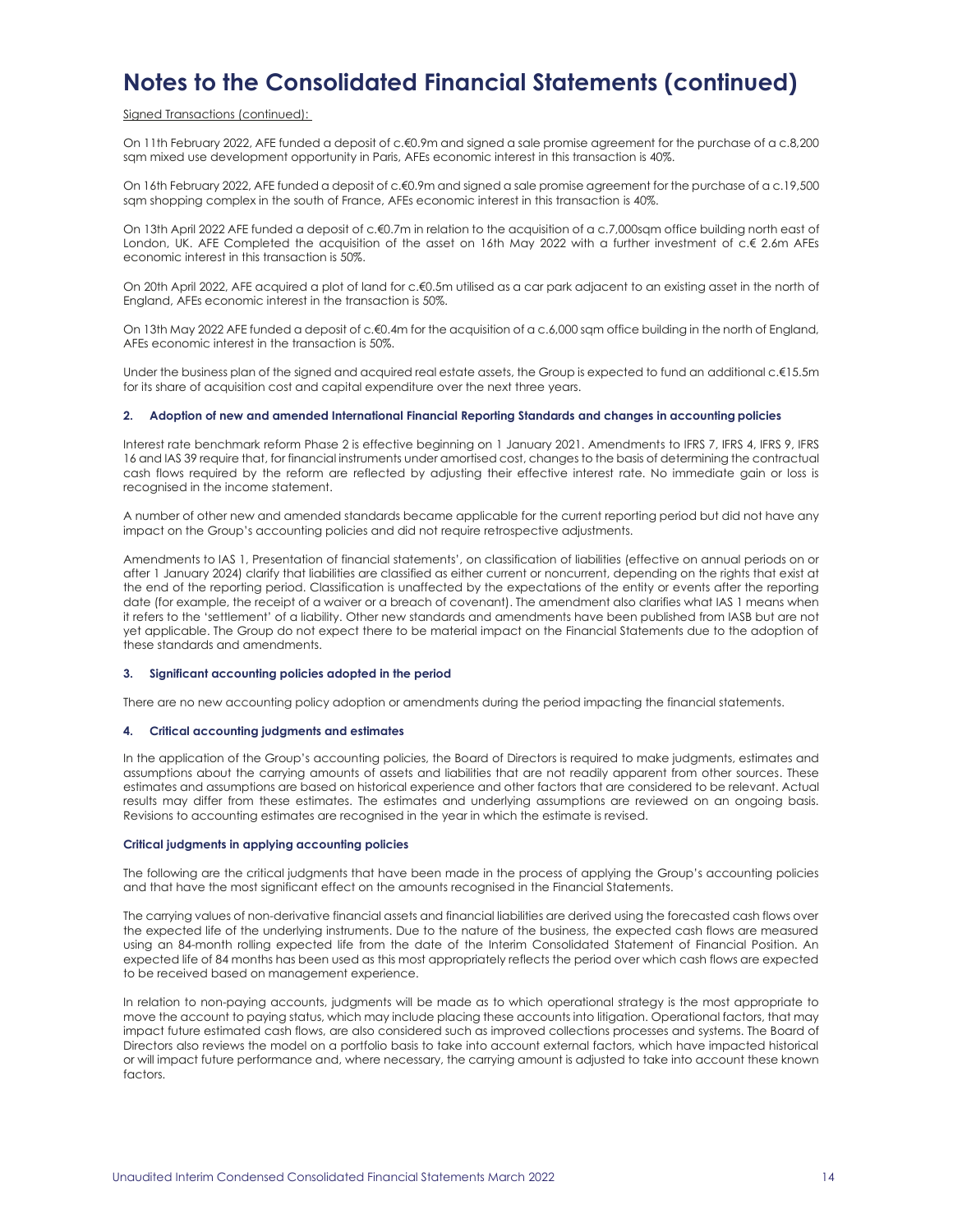#### **Critical estimates**

The following are the key sources of assumption and estimation uncertainty that have been made in the process of applying the Group's accounting policies and that have the most significant effect on the amounts recognised in the Financial Statements.

Due to the nature of the business, the expected cash flows on financial assets are measured using an 84-month rolling expected life from the date of the Interim Consolidated Statement of Financial Position. 84-month cash flow forecasts are prepared for each portfolio. For larger balances, these forecasts are manually evaluated and underwritten based on the expected cash flows from reviews of underlying detailed loan documentation and the availability of security against the balance. For smaller balances, these forecasts are generated using statistical models incorporating a number of factors, including predictions of payments, which are informed by customer and account level data, credit agency data and historic experience with accounts which have similar key attributes. Valuations are performed for each individual portfolio in order to assess potential changes in forecasted cash-flows compared to current targets based on underlying macroeconomic, credit, behavioural, legal, collateral, and operational cost assumptions driving liquidation performance and ultimate exit value if applicable. Macro-economic assumptions that are incorporated into the forecasts include factors such as GDP growth rates, unemployment rates and inflation. A further key model input is previous payments made by a customer. The assumptions and estimates made are specific to the characteristics of each portfolio.

Given the distressed nature of some of the assets acquired, NPL assets are acquired significantly below the gross book value of the portfolio and are priced at a level that meets the Group's risk-adjusted return targets, with the Group being able to leverage off of both internal expertise within the Group's asset management platform and trusted and established relationships with third parties to support pricing assumptions to ensure that expected credit losses and the full distressed nature of the NPL portfolio are fully baked into pricing at acquisition.

The portfolio cash flow projections are assessed on at least a bi-annual basis where credit loss is assessed at loan level, with adjustments made to future cash flows to reflect any changes to management assumptions on anticipated credit loss for a portfolio.

#### **Changes in estimates**

The expected cash flows created from the forecasting models are regularly benchmarked at a portfolio level against actual performance; this informs the decision as to whether a change in carrying value of the portfolio may be required. The estimated future cash flows generated by the above process are the key estimate and judgment in the Financial Statements. When assessing the future cash flows at portfolio level there are many macro level indicators that are considered when building expectations and assumptions. Two of the main drivers behind estimating cash flow forecasts include:

- 1) time to collect on certain positions. Asset management strategies are tailored to segments or certain positions across the portfolio in order to optimise recoveries. However due to the nature of the majority of the Group's portfolio (nonperforming loans) estimating timing of recoveries include various assumptions, including timing to push through judicial cases, timing of foreclosures and other legal processes.
- 2) collateral values. On acquisition of secured debt portfolios, the underlying collateral securing the debt is valued by an independent 3rd party valuer. The asset valuations are reviewed on at least an annual basis and updated as necessary to ensure that the asset price used in the cash flow forecasts fairly reflects the price at which the asset will be sold for based on the Group's best estimates.

A change in the expected future cash flows by +10% would increase the carrying value of financial assets as at 31 March 2022 by €23.8m. A change in the expected future cash flows by -10% would reduce the carrying value of financial assets as at 31 March 2022 by €24.2m.

Following completion of an investment the cash flow forecast is reviewed each quarter for a rolling 84-month period for material movements and a formal full reforecast is undertaken on a loan by loan basis for larger secured positions and a statistical model used for smaller positions every June and December. If any material indicators are identified for any portfolio group, AFE adjusts the corresponding cash flow and a possible impairment charge or revaluation gain may be applied.

#### **Going concern**

The group has assessed its expected operating performance and liquidity requirements for 2022 considering the impact of COVID-19, the Russian invasion of Ukraine and macroeconomic uncertainty. Despite the ongoing market uncertainty the Board of Directors remain confident that AFE can continue to trade for a period of at least 12 months from the date of signing these Financial Statements and will have sufficient liquidity to manage its operations during that time. Cash management and asset management will be critical throughout the year to help drive performance.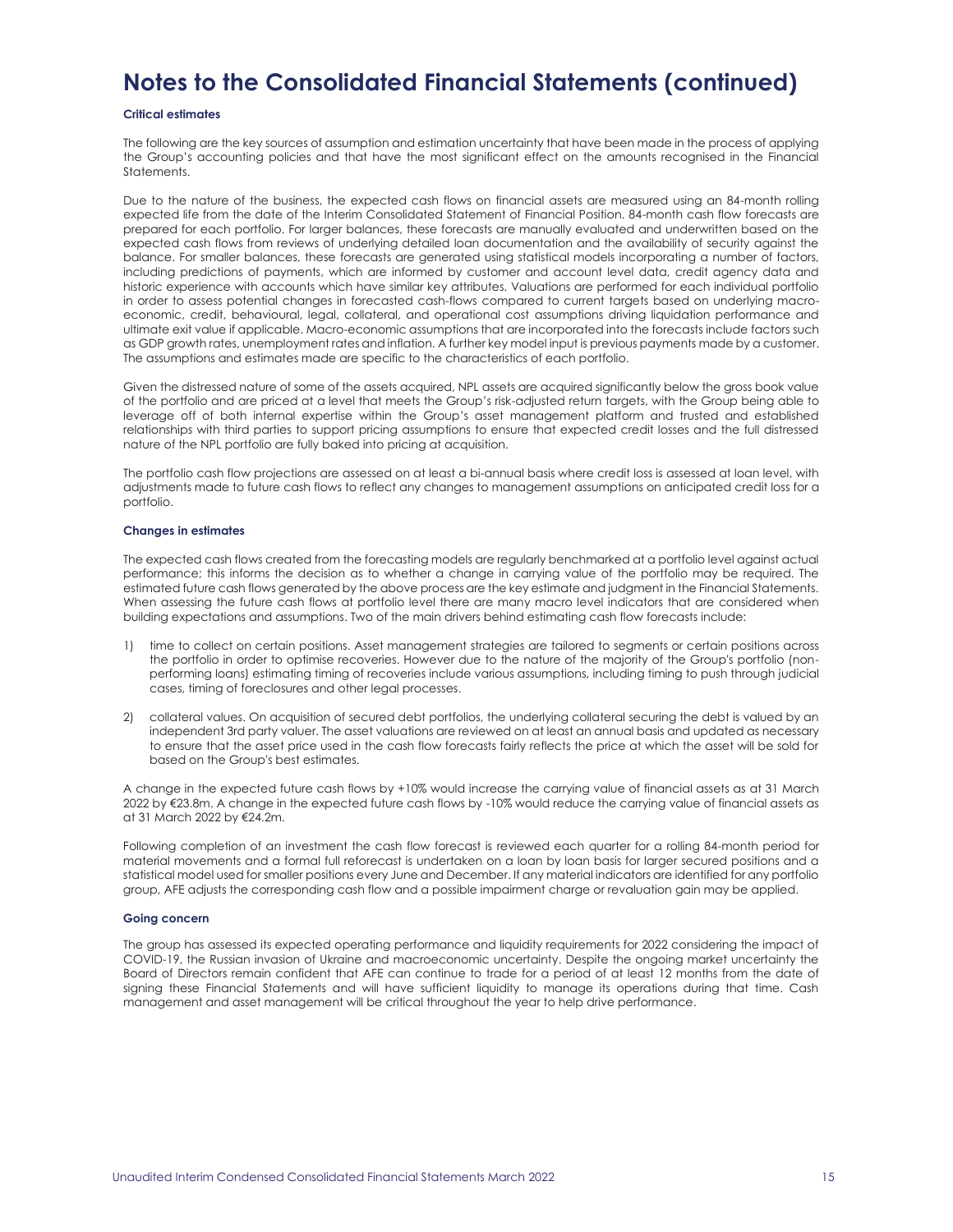### **5. Segmental reporting**

The Group represents two reportable segments. The first segment is performing and non-performing loans, the second is real estate backed debt investments. The Group entities are all managed through Luxembourg with subsidiaries and portfolio investments across Europe. The below tables summarise the information in line with the internal reporting.

|                                                     | As at         | As at            |
|-----------------------------------------------------|---------------|------------------|
|                                                     | 31 March 2022 | 31 December 2021 |
|                                                     | €000          | €000             |
| Investment in associate classified as held for sale | 8.574         | 8,309            |
| Purchased loan portfolios                           | 155,873       | 157,432          |
| Purchased loan notes                                | 9.674         | 9.272            |
| Investments in joint ventures                       | 162.876       | 154,869          |
| Inventory                                           | 23,837        | 22,707           |
| <b>Consolidated Statement of Financial Position</b> |               |                  |
| Total segment assets                                | 397.727       | 404,352          |
| <b>Total segment liabilities</b>                    | (410, 403)    | (418, 047)       |
| <b>Segment net liabilities</b>                      | (12,676)      | (13,695)         |

The table below represents the total revenue of the Group by geography, excluding revenue derived from real estate:

|                          | Quarter        | Quarter       |  |
|--------------------------|----------------|---------------|--|
|                          | ended          | ended         |  |
|                          | 31 March 2022  | 31 March 2021 |  |
|                          | €000           | €000          |  |
| - United Kingdom         | $\overline{4}$ | 165           |  |
| - Romania                | 190            | 281           |  |
| - Poland                 | 619            | 742           |  |
| - Italy, Spain, Portugal | 12,483         | 14,061        |  |
| <b>Total revenue</b>     | 13,296         | 15,249        |  |

The table below represents the total revenue of the Group by geography from real estate:

|                      | Quarter       | Quarter       |
|----------------------|---------------|---------------|
|                      | ended         | ended         |
|                      | 31 March 2022 | 31 March 2021 |
|                      | €000          | €000          |
| - France             | 645           | 14            |
| - Italy              | 11            | -             |
| <b>Total revenue</b> | 656           | 14            |

The table below represents the carrying value of the purchased loan portfolios, purchased loan notes, investments in joint ventures, investments in associates held for sale and inventory by geography, excluding real estate:

|                          | As at         | As at<br>31 December 2021 |
|--------------------------|---------------|---------------------------|
|                          | 31 March 2022 |                           |
|                          | €000          | €000                      |
| - United Kingdom         | 67,762        | $\overline{\phantom{a}}$  |
| - Romania                | 7,260         | 7,315                     |
| - Poland                 | 15,085        | 15,210                    |
| - Italy, Spain, Portugal | 155,578       | 223,615                   |
| Total                    | 245,685       | 246,140                   |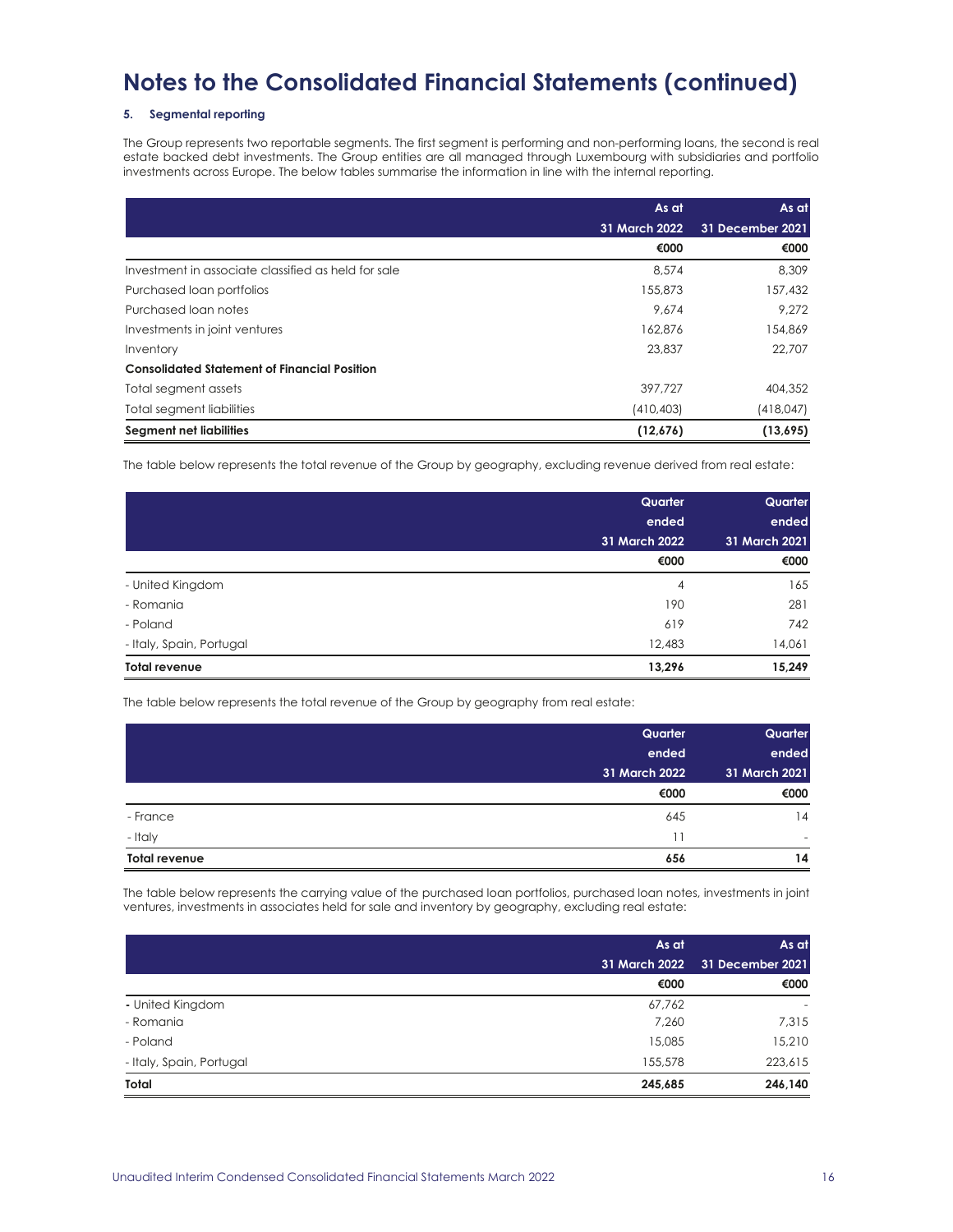### **5. Segmental reporting (continued)**

The table below represents the carrying value of real estate by geography:

|                  | As at   | As at                          |  |
|------------------|---------|--------------------------------|--|
|                  |         | 31 March 2022 31 December 2021 |  |
|                  | €000    | €000                           |  |
| - United Kingdom | 73,605  | 68,413                         |  |
| - France         | 35,516  | 32,075                         |  |
| - Italy          | 6,028   | 5,961                          |  |
| Total            | 115,149 | 106,449                        |  |

The table below represents the 84-month Gross ERC and the 84-month ERC of the Group's Assets by geography, excluding real estate:

|            | <b>Gross ERC</b> | <b>ERC</b>    |
|------------|------------------|---------------|
|            | 31 March 2022    | 31 March 2022 |
|            | €000             | €000          |
| - Romania  | 9,384            | 9,384         |
| - Italy    | 140,720          | 140,720       |
| - Spain    | 126,784          | 105,873       |
| - Portugal | 60,762           | 57,464        |
| - Poland   | 20,352           | 20,352        |
| Total      | 358,002          | 333,793       |

The table below represents the 84-month Gross ERC and the 84-month ERC of the Group's real estate Assets by geography:

|                  | <b>Gross ERC</b> | <b>ERC</b><br>31 March 2022 |
|------------------|------------------|-----------------------------|
|                  | 31 March 2022    |                             |
|                  | €000             | €000                        |
| - United Kingdom | 139,511          | 139,511                     |
| - Italy          | 11,687           | 11,687                      |
| - France         | 58,383           | 58,383                      |
| Total            | 209,581          | 209,581                     |

Estimated remaining collections ("ERC") represents AFE's estimated remaining collections on the Group's Assets over an 84 month period on an undiscounted basis, excluding any proportionate share of remaining cash collections that may be payable to a co-investor holding secured loan notes (Gross ERC includes this proportionate share). ERC can be attributed to the Group's financial instruments and reconciled as such:

- 1) Purchased loan portfolios purchased loan portfolios comprise of different groups of homogenous assets. The carrying value of each purchased loan portfolio group is calculated by discounting future cash flows (Gross ERC) using the EIR method.
- 2) Purchased loan notes the Group invests in portfolios held by entities which are not under the control of the Group via loan notes, which gives the Group proportionate rights to the cash flows from the underlying portfolios. The carrying value of each purchased loan note group is calculated by discounting the Groups forecast share of cash flows (ERC less the Group's proportionate share of costs) using the EIR method.
- 3) Investments in joint ventures measured at amortised cost Investment in joint ventures are measured at amortised cost where cash flows comprise solely of principal and interest, with an intention to hold to collect and where the Group has joint control over the arrangement. The Group are entitled to its share of the collections of the underlying investment after deduction of collection and overhead costs in the joint venture. The carrying value of each investment in joint venture is calculated by discounting the net collections attributable to the Group using the EIR method.

For financial instruments measured at FVPL, the carrying values are calculated by discounting the Groups share of future cash flows using a prevailing market rate, whereas ERC represents the Groups share of estimated remaining collections undiscounted.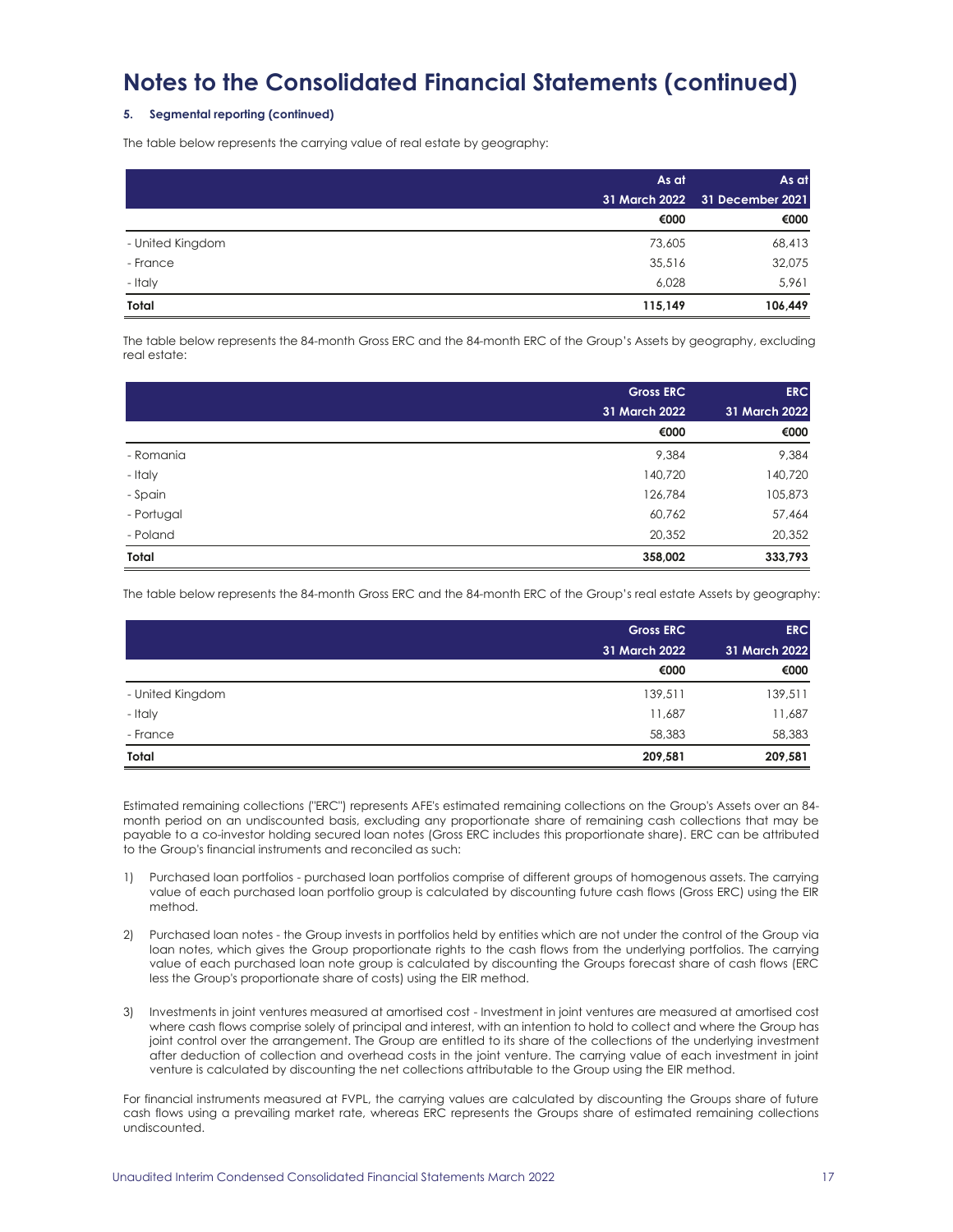### **6. Other operating expenses and foreign exchange of the Group's Assets**

Other operating expenses and foreign exchange losses of the Group's Assets are as follows:

|                                          | Quarter<br>ended | Quarter<br>ended<br>31 March 2021 |
|------------------------------------------|------------------|-----------------------------------|
|                                          | 31 March 2022    |                                   |
|                                          | €000             | €000                              |
|                                          |                  |                                   |
| Management fees                          | 1,429            | 1,122                             |
| Directors' fees                          | 43               | 66                                |
| Legal and professional fees              | 231              | 96                                |
| Administration fees                      | 316              | 272                               |
| Audit fees                               | 50               | 145                               |
| Abort deal fees                          |                  | $\overline{2}$                    |
| Depositary charges                       | 15               | 15                                |
| Subscription tax                         |                  |                                   |
| Staff costs                              | 936              | 1,070                             |
| Other expenses                           | 899              | 772                               |
| Other operating expenses                 | 3,919            | 3,561                             |
|                                          |                  |                                   |
| Realised foreign currency (gains)/losses | (382)            | 55                                |
| Unrealised foreign currency losses       | 487              | 182                               |
| Net foreign currency losses              | 105              | 237                               |

Staff costs include the total remuneration cost of all employees within the Group during the year. As at 31 March 2022, the Group had 23 employees (31 March 2021: 23). Other expenses include additional cost of €0.5m (quarter ended 31 March 2021 €0.4m) borne by the Group from AFPL in accordance with the Support Services agreement (see note 17 related party transactions).

### **7. Finance costs**

|                                                      | Quarter<br>ended<br>31 March 2022 | Quarter<br>ended<br>31 March 2021 |
|------------------------------------------------------|-----------------------------------|-----------------------------------|
|                                                      | €000                              | €000                              |
| Fees on Revolving Credit Facility                    | 79                                | 215                               |
| Interest on borrowings                               | 990                               | 635                               |
| Interest on Senior Secured Notes and related Charges | 4.209                             | 4.189                             |
| Interest expense - secured loan notes                | 495                               | 495                               |
| <b>Total finance costs - borrowings</b>              | 5,773                             | 5,534                             |

### **8. Taxation**

The Group's activities are subject to local income taxes, which are mainly incurred in jurisdictions such as Luxembourg, Spain, Portugal, Romania and UK.

AFE is subject to the Luxembourg subscription tax which is imposed at the rate of 0.01% per annum based on the aggregate Net Asset Value ("NAV") of the Fund at the end of the relevant quarter, calculated and paid quarterly, subject to certain exceptions (e.g. to the extent that the NAV of the Fund is represented by investments made by the Fund in other undertakings for collective investments, which have already borne the Luxembourg subscription tax).

For the period ended 31 March 2022, the Group's tax charge of €0.1m (31 March 2021: €0.0m) comprised Portuguese and other local tax charges. Further information on the Portuguese tax charges can be found in note 22 'Commitments and contingencies'.

Tax charges or credits in the Financial Statements have been determined based on tax charges or credits recorded in the legal entities comprising the Group in the relevant geographies.

Unaudited Interim Condensed Consolidated Financial Statements March 2022 18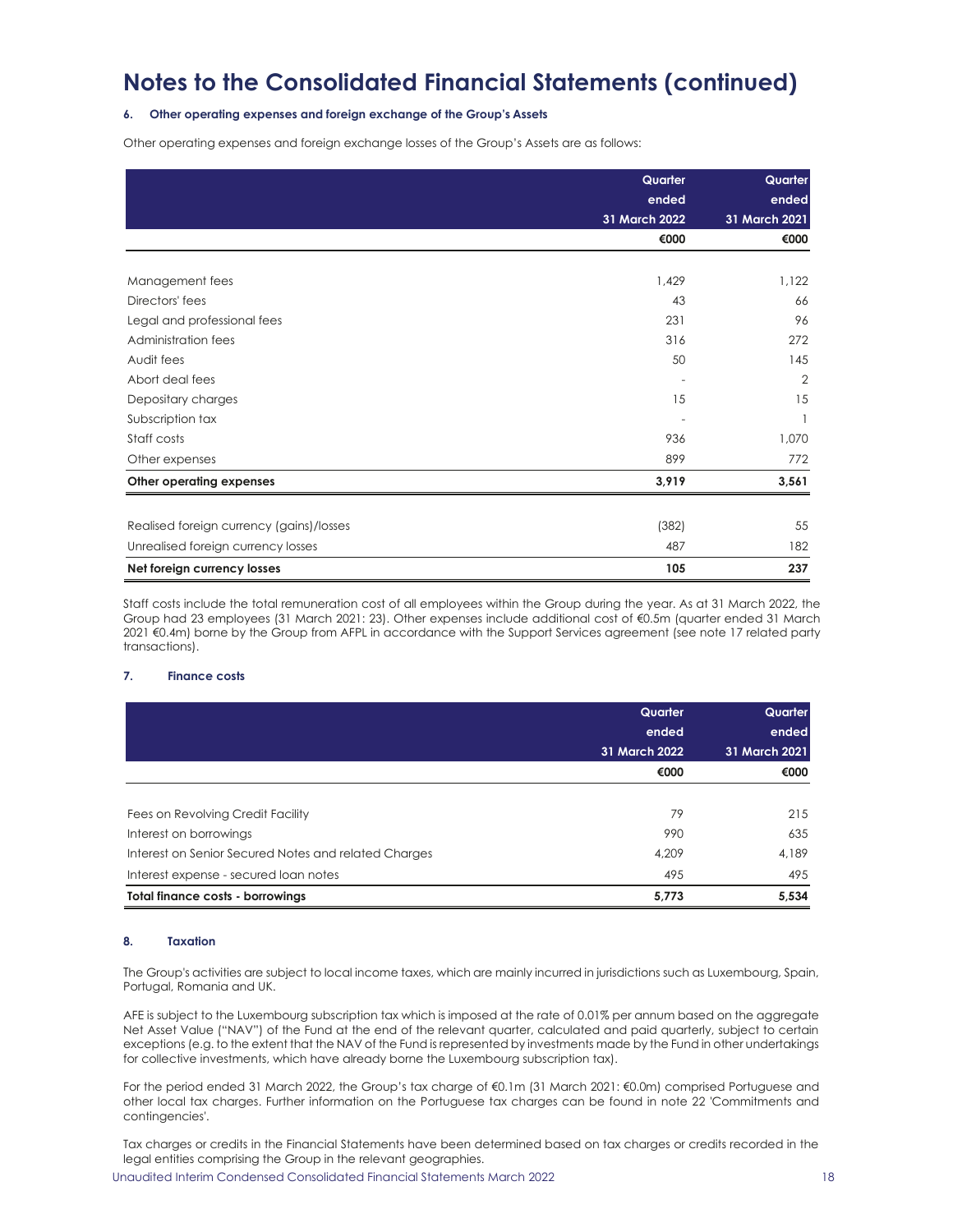### **9. Goodwill**

As at 31 March 2022, the Group's goodwill amounts to €1.84m (as at 31 December 2021: €1.84m). Goodwill arose in 2018 on the acquisition of 100% of the share capital in a Spanish asset manager, Galata Asset Management S.L.

The Group has reviewed the carrying value of the goodwill in the Financial Statements to determine whether any impairment ought to be recognised. Following an assessment on the current financial performance and position of Galata Asset Management S.L. and a review of its business plan and outlook the Group is comfortable that no impairment is required.

### **10. Investment in associate classified as held for sale**

The Group owns 30% of the issued share capital of Phoenix Asset Management SpA ("PAM").

The terms of the holding mean that the Group exercises significant influence over PAM, which is achieved through the power to participate in the financial policy decisions of PAM and being involved in key strategic decision-making processes.

PAM specialises in offering management services, valuation, acquisition, and evaluation of NPL Portfolios which is strategic and key to the Group's operations in Italy.

The associate is accounted for using the equity method. As at 31 March 2022 PAM is held for sale, a non-binding offer has been received for the asset. Classification as held for sale took place in December 2021. The sale is expected within 12 months.

Below is a reconciliation of the movements in the carrying value of the Group's interest in PAM as at 31 March 2022:

| <b>Name</b>                                              | <b>Place of</b><br>incorporation | <b>Registered</b><br>office                  | <b>Economic</b><br>interest              |
|----------------------------------------------------------|----------------------------------|----------------------------------------------|------------------------------------------|
| Phoenix Asset Management SpA                             | Italy                            | Corso Vittorio<br>Emanuele II 154<br>Roma RM | 30% ownership of<br>issued share capital |
|                                                          |                                  | As at                                        | As at<br>31 March 2022 31 December 2021  |
|                                                          |                                  | €000                                         | €000                                     |
| Interest in net assets at beginning of the period        |                                  | 8,309                                        | 7,396                                    |
| Share of profit in associate classified as held for sale |                                  | 265                                          | 913                                      |

**Interest in net assets of associate at the end of the period 8,574 8,309** 

### **11. Financial assets**

The maturity profile for the Group's financial assets (excluding cash and trade receivables) is as follows:

|                                                 | As at         | As at            |
|-------------------------------------------------|---------------|------------------|
|                                                 | 31 March 2022 | 31 December 2021 |
|                                                 | €000          | €000             |
|                                                 |               |                  |
| <b>Expected falling due after one year:</b>     |               |                  |
| Purchased loan portfolios                       | 115,555       | 124,854          |
| Purchased loan notes                            | 4,463         | 3,285            |
| Investments in joint ventures at amortised cost | 55,631        | 54,374           |
| Investments in joint ventures at FVPL           | 31,722        | 37,155           |
| Total                                           | 207,371       | 219,668          |
| <b>Expected falling due within one year:</b>    |               |                  |
| Purchased loan portfolios                       | 40,318        | 32,578           |
| Purchased loan notes                            | 5,211         | 5,987            |
| Investments in joint ventures at amortised cost | 20,904        | 19,413           |
| Investments in joint ventures at FVPL           | 42,607        | 31,971           |
| Total                                           | 109,040       | 89,949           |

Unaudited Interim Condensed Consolidated Financial Statements March 2022 19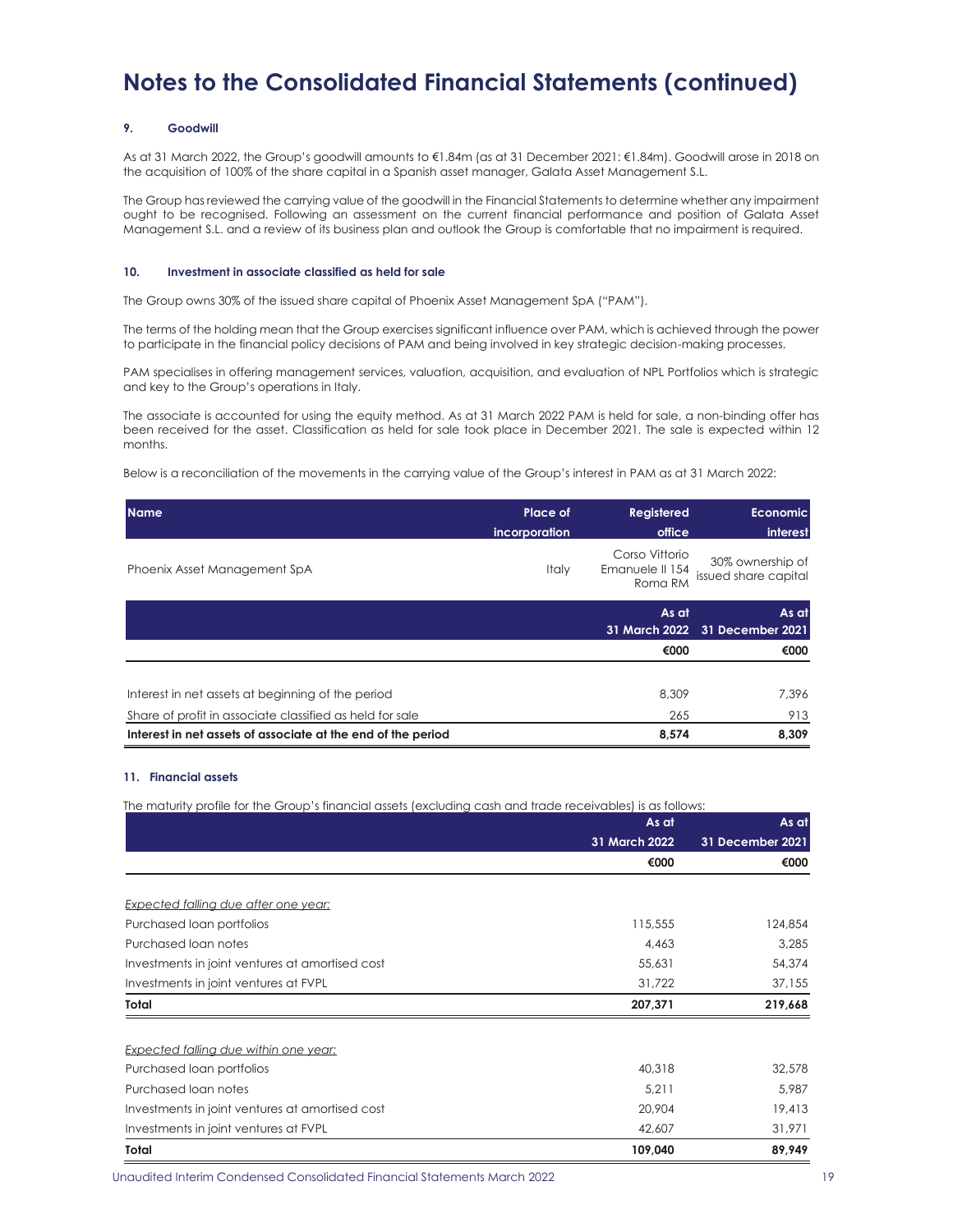### **11. Financial assets (continued)**

The movements in purchased loan portfolios in the period were as follows:

|                                                     | As at         |
|-----------------------------------------------------|---------------|
|                                                     | 31 March 2022 |
|                                                     | €000          |
| Purchased loan portfolios as at beginning of period | 157,432       |
| Interest income from purchased loan portfolios      | 10.034        |
| Collections in the period - sale of inventory       | (2,612)       |
| Collections in the period - loans *                 | (11, 355)     |
| Add: movement in inventory and other receivables    | 2.374         |
| Purchased loan portfolios at the end of the period  | 155.873       |

\* includes c. €3.3m of collections accelerated by the local financing of an aggregated NPL portfolio.

The movements in purchased loan notes in the period were as follows:

|                                                | As at         |
|------------------------------------------------|---------------|
|                                                | 31 March 2022 |
|                                                | €000          |
| Purchased loan notes as at beginning of period | 9.272         |
| Interest income from purchased loan notes      | 249           |
| Collections in the period                      | 153           |
| Purchased loan notes at the end of the period  | 9.674         |

Purchased loan notes represent the interests of the Group in investment vehicles (or compartments in these investment vehicles) where the Group does not exercise control, with each vehicle/compartment holding a single underlying loan portfolio. The Group has exposure to the underlying portfolios by way of purchasing notes issued by these entities as a mechanism to fund the original purchase of the loan portfolios and thereafter to distribute cash generated on loan collections. Purchased loan notes in the Unaudited Condensed Consolidated Statement of Financial Position represent the Group's total interest in these entities measured at amortised cost, using the EIR method.

Seasonal factors, including the number of working days in a given month, the propensity of customers to take holidays at particular times of the year, annual cycles in disposable income as well as seasonal interruptions of court calendars can impact collections. Collections within portfolios tend to have high seasonal variances, resulting in high variances of collections between periods. In addition, the timing of asset acquisitions by the Group is likely to be uneven during the fiscal year which can lead to fluctuations in collections and carrying values of the Group's Assets between periods. Typically, the last quarter in the fiscal year sees strong collections and capital deployment as judicial matters are settled and selling banks prepare for year-end close.

The movements in investments in joint ventures at amortised cost were as follows:

|                                                            | As at         |
|------------------------------------------------------------|---------------|
|                                                            | 31 March 2022 |
|                                                            | €000          |
| Joint ventures at amortised cost as at beginning of period | 73,787        |
| Investments acquired in joint ventures at amortised cost   | 4,895         |
| Interest income from joint ventures                        | 2,536         |
| Collections in the period                                  | (4,498)       |
| Net foreign currency loss                                  | (185)         |
| Joint ventures at the end of the period                    | 76,535        |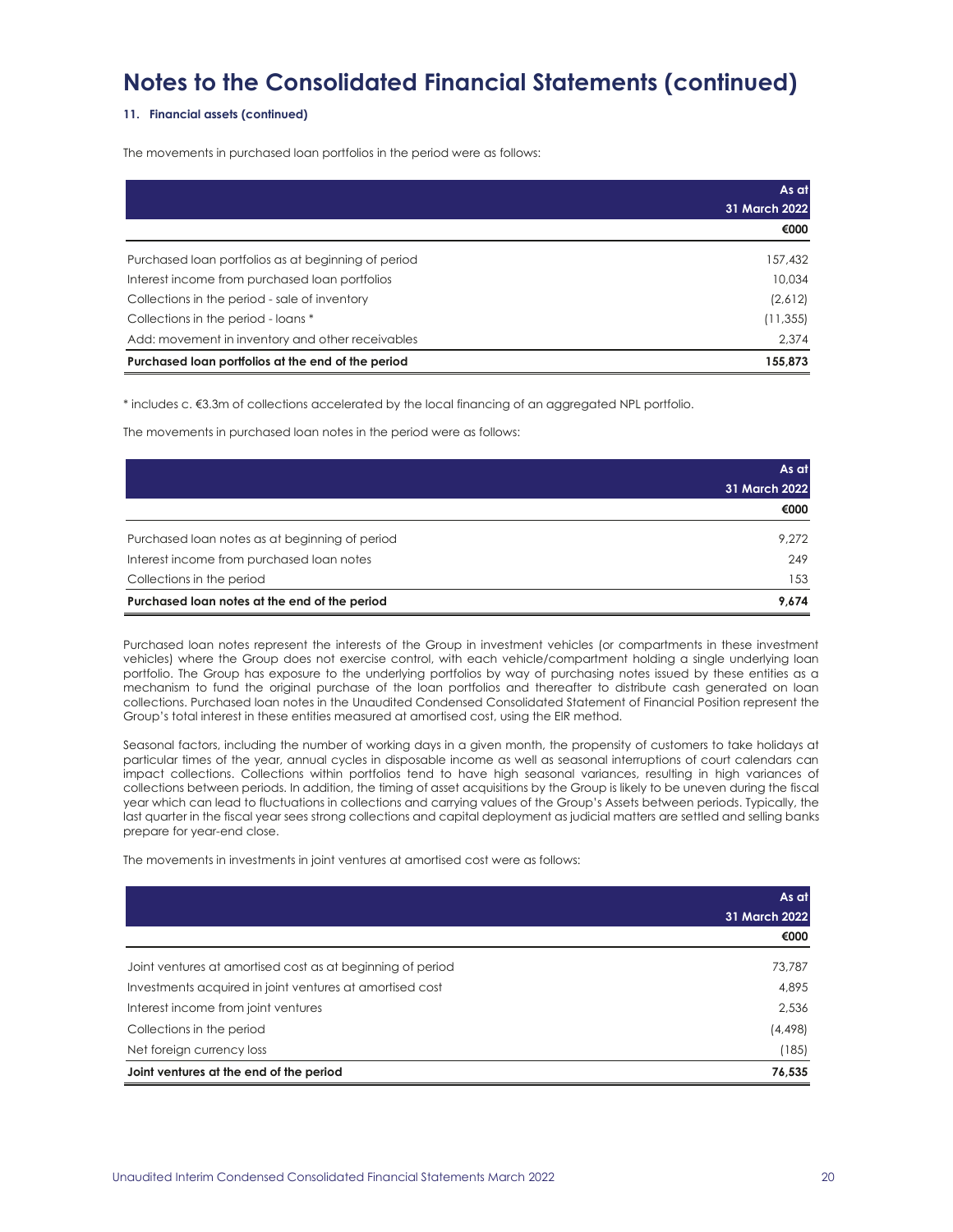### **11. Financial assets (continued)**

The movements in investments in joint ventures at FVPL were as follows:

|                                                           | As at         |
|-----------------------------------------------------------|---------------|
|                                                           | 31 March 2022 |
|                                                           | €000          |
|                                                           |               |
| Loans to joint ventures at FVPL as at beginning of period | 69,126        |
| Investment in loans to joint ventures at FVPL             | 5,703         |
| Movement in fair value                                    | 11            |
| Net foreign currency gain                                 | (511)         |
| Loans to joint ventures at FVPL at the end of the period  | 74.329        |

Where a contractual arrangement gives the Group and another party collective control of the arrangement, and where unanimous consent is required for both strategic and financial decision making, the arrangement is deemed to be jointly controlled. As such the transactions are deemed to be joint ventures and have been accounted for as such. Investments in joint ventures in the Unaudited Condensed Consolidated Statement of Financial Position represent the Group's total interest in these entities.

As at 31 March 2022, the carrying value of investments in joint ventures at FVPL is €74.3m (31 December 2021: €69.1m).

#### **12. Participation in joint ventures**

|                                                                | As at<br>31 March 2022 | As at<br>31 December 2021 |
|----------------------------------------------------------------|------------------------|---------------------------|
|                                                                | €000                   | €000                      |
| Participation in joint ventures at the beginning of the period | 11,956                 | 297                       |
| Participation acquired during the period                       |                        | 4.843                     |
| Share of net profit of joint ventures using equity method      | 56                     | 6.816                     |
| Participation in joint ventures at the end of the period       | 12.012                 | 11.956                    |

### **13. Inventory**

Inventory comprises collateral assets, mainly real estate, repossessed as part of the management of secured non-performing loan portfolios. All inventory within the Group is held through real estate owned companies ("REOCOs") in the jurisdiction in which the asset resides.

The following table shows the movements in inventory during the period:

| -                                        | As at         | As at            |  |
|------------------------------------------|---------------|------------------|--|
|                                          | 31 March 2022 | 31 December 2021 |  |
|                                          | €000          | €000             |  |
|                                          |               |                  |  |
| Opening inventory                        | 22,707        | 26,027           |  |
| Re-possessions                           | 4,418         | 13,484           |  |
| <b>Disposals</b>                         | (3, 288)      | (16, 804)        |  |
| Closing balance at the end of the period | 23,837        | 22,707           |  |

#### **14. Trade and other receivables**

|                        | As at<br>31 March 2022 | As at<br>31 December 2021 |  |
|------------------------|------------------------|---------------------------|--|
|                        | €000                   | €000                      |  |
| Collections receivable | 5,336                  | 12,486                    |  |
| Other receivables      | 6,295                  | 8,789                     |  |
| Other assets           | 3,996                  | 7,126                     |  |
| Total                  | 15,627                 | 28,401                    |  |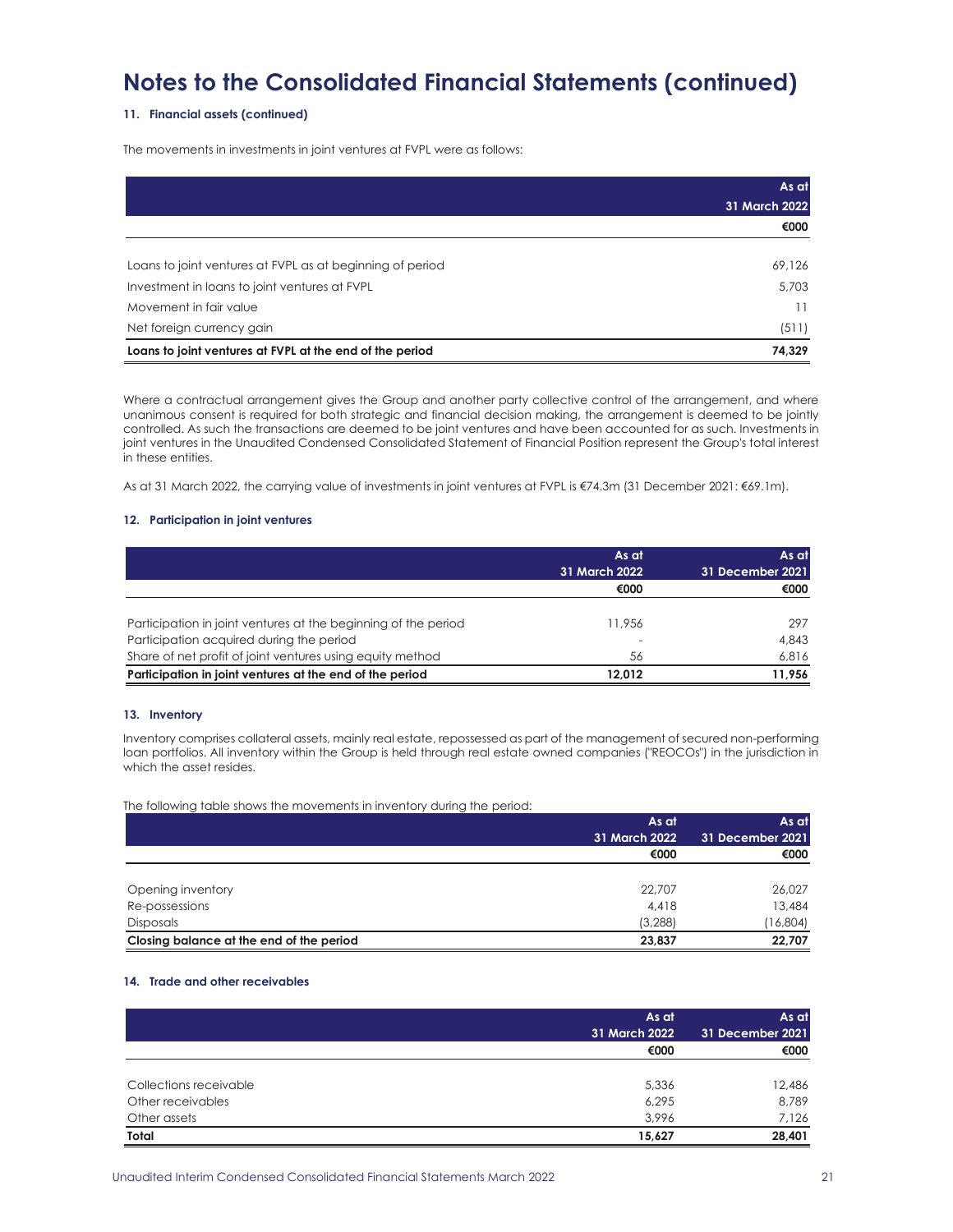### **14. Trade and other receivables (continued)**

Collections receivable relate to amounts held by servicers which are owed to the Group.

Other receivables include prepaid expenses in relation to fees incurred on obtaining the revolving credit facility and set up costs of the master servicing platform, as well as VAT receivable, prepayments. Other assets include advances made by REOCOs for properties which are held as a receivable until all legal documentation is in place confirming the asset title has transferred to the REOCO.

### **15. Trade and other payables**

|                                                     |              | As at<br>31 March 2022 | As at<br>31 December 2021 |
|-----------------------------------------------------|--------------|------------------------|---------------------------|
|                                                     | <b>Notes</b> | €000                   | €000                      |
|                                                     |              |                        |                           |
| Trade payables                                      |              | 1.877                  | 1.474                     |
| Amounts due to related parties                      | 17           | 1,800                  | 1.742                     |
| Accrued expenses                                    |              | 3,861                  | 5,012                     |
| Trade and other payables - current                  |              | 7.538                  | 8.228                     |
| Deferred and contingent consideration - non-current |              | 1.020                  | 1,005                     |
| Total trade and other payables                      |              | 8,558                  | 9,233                     |

#### **16. Share capital**

|                                      | As at         | 'As atl          |  |
|--------------------------------------|---------------|------------------|--|
|                                      | 31 March 2022 | 31 December 2021 |  |
|                                      | €000          | €000             |  |
| Share capital at 1 January 2022      | 1.250         | .250             |  |
| Total share capital at 31 March 2022 | 1.250         | 1.250            |  |

There are 1,250k Class A shares in issue, which were fully issued for a total amount of €1,250k. These shares were fully subscribed to by AnaCap Financial Europe Holding SCSp SICAV-RAIF, its sole shareholder.

#### **17. Related party transactions**

|                                              | As at         | As at            |  |
|----------------------------------------------|---------------|------------------|--|
|                                              | 31 March 2022 | 31 December 2021 |  |
|                                              | €000          | €000             |  |
|                                              |               |                  |  |
| Due to related parties                       |               |                  |  |
| Carne Global Fund Managers (Luxembourg) S.A. | 43            | 31               |  |
| AnaCap Financial Partners Limited            | 389           | 711              |  |
| Equipped A.I. Limited                        | 1,368         | 993              |  |
| <b>Belasko UK Limited</b>                    |               | $\overline{7}$   |  |
| Total                                        | 1,800         | 1,742            |  |

#### **Management fees**

The AIFM is entitled to receive a management fee on a quarterly basis, based on 1.75% of AFE's NAV (as defined in the Offering Memorandum, pro-rated for the number of days in each period), which includes fees payable to AnaCap Investment Management Limited, acting as Portfolio Manager. The management fee for the reporting period was €1,389k all of which has been fully paid (quarter ended 31 March 2021: €1,059k).

During the period the Group incurred charges of €40k to Carne Global Fund Managers S.A. in relation to management company services (quarter ended 31 March 2021: €63k).

#### **Master servicing income**

During the period the Group recognised €0.1m, €0.7m and €0.2m of income from the AnaCap Credit Opportunities III L.P, AnaCap Credit SCSp SICAV RAIF and AnaCap Real Estate Co-Invest L.P. fund structures respectively in relation to master servicing activities provided by the Group to each fund structure (quarter ended 31 March 2021: €0.3m, €0.3m and €nil respectively)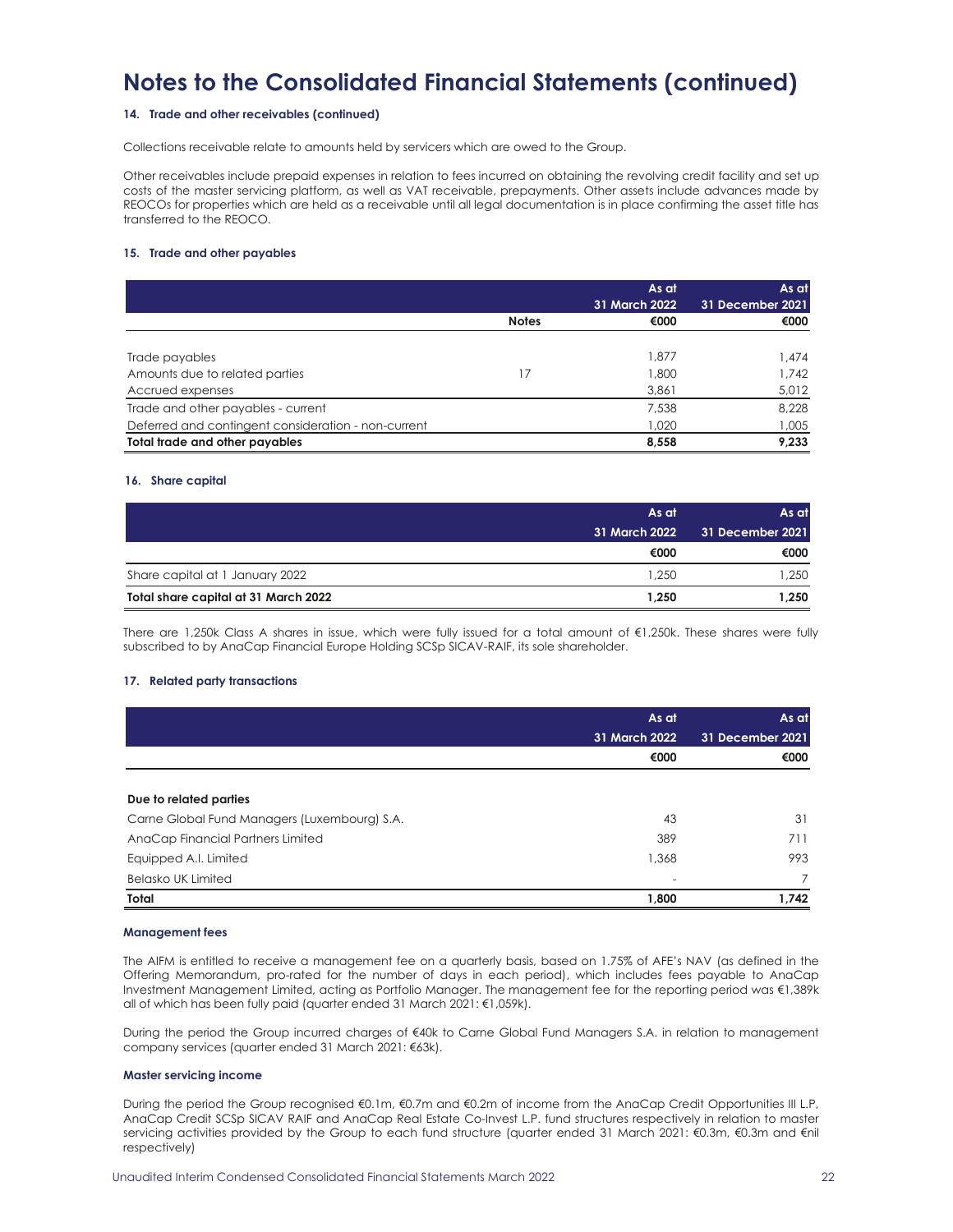### **17. Related party transactions (continued)**

### **Fees payable to AnaCap Luxembourg S.à r.l.**

During the period, the Group incurred charges of €20k (2020: €226k) to AnaCap Luxembourg S.à r.l. in relation to support functions and services provided to the master servicing platform.

#### **Fees payable to AnaCap Financial Partners Limited**

During the period, the Group incurred charges of €0.5m (quarter ended 31 March 2021: €0.4m) to AFPL in relation to support functions and services provided to the Group. This includes central functions, HR, office rent and staff costs.

#### **Fees payable to Equipped Analytical Intelligence Limited**

During the period, the Group incurred charges of €0.4m (quarter ended 31 March 2021: €nil) to Equipped A.I. Limited in relation to data analytics, data operations and software licence services provided to the Group.

#### **Fees payable to Belasko UK Limited**

During the period, the Group recognised fees payable to Belasko UK Limited of €170k in respect of accountancy services provided to the Group (quarter ended 31 March 2021: €122k).

### **Directors' fees**

The Group entities each have a Board of Directors who receives Directors' fees on a fixed basis. The table below shows the payment to the Directors during the period and the balances due to them at the end of the period.

|                                      | Quarter       | Quarter       |
|--------------------------------------|---------------|---------------|
|                                      | ended         | ended         |
|                                      | 31 March 2022 | 31 March 2021 |
|                                      | €000          | €000          |
|                                      |               |               |
| <b>Fees charged</b>                  |               |               |
| Directors' fees                      | 43            | 66            |
| Total fees charged during the period | 43            | 66            |

|                                                  | As at | As at                          |
|--------------------------------------------------|-------|--------------------------------|
|                                                  |       | 31 March 2022 31 December 2021 |
|                                                  | €000  | €000                           |
|                                                  |       |                                |
| Fees payable                                     |       |                                |
| Directors' fees payable                          | 57    | 71                             |
| Directors' fees payable at the end of the period | 57    | 71                             |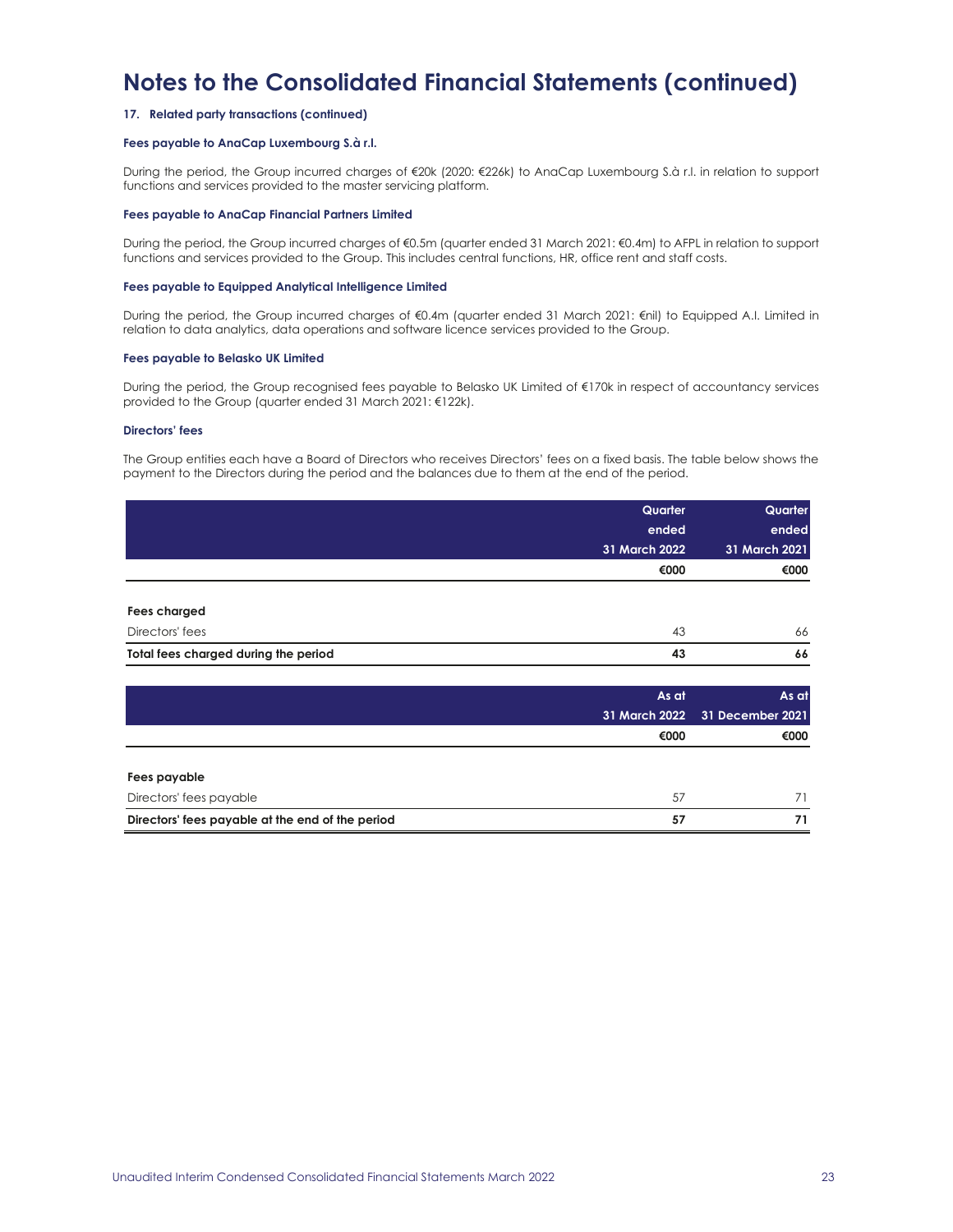### **18. Investments in subsidiaries and controlled entities**

Details of the Group's subsidiaries and controlled entities are as follows:

|                                         |                | Ownership %   | Ownership %      |         |
|-----------------------------------------|----------------|---------------|------------------|---------|
|                                         | Place of       | as at         | as at            | Current |
|                                         | incorporation  | 31 March 2022 | 31 December 2021 | status  |
| <b>ACOF II Portugal Limited</b>         | Guernsey       | 100%**        | 100%**           | Active  |
| AFE Spain Limited                       | Guernsey       | 100%          | 100%             | Active  |
| AFE Asset Solutions S.à r.l. ***        | Luxembourg     | 100%          | 100%             | Active  |
| Alpha Credit Holdings S.à r.l.          | Luxembourg     | 100%          | 100%             | Active  |
| Alpha Credit Holdings 3 S.à r.l.        | Luxembourg     | 100%          | 100%             | Active  |
| Alpha Credit Holdings 7 S.à r.l.        | Luxembourg     | 100%          | 100%             | Active  |
| Alpha Credit Solutions 1 S.à r.l.       | Luxembourg     | 100%          | 100%             | Active  |
| Alpha Credit Solutions 2 S.à r.l.       | Luxembourg     | 100%          | 100%             | Active  |
| Alpha Credit Solutions 4 S.à r.l.       | Luxembourg     | 100%          | 100%             | Active  |
| Alpha Credit Solutions 5 S.à r.l.       | Luxembourg     | 100%          | 100%             | Active  |
| Alpha Credit Solutions 6 S.à r.l.       | Luxembourg     | 100%          | 100%             | Active  |
| Anacap UK Asset Management Limited      | United Kingdom | 100%          | 100%             | Active  |
| Aurora Reo S.r.I.                       | Italy          | 100%          | 100%             | Active  |
| Aurora SPV S.r.l.*                      | Italy          | 0%            | 0%               | Active  |
| Augustus SPV S.r.l.*                    | Italy          | 0%            | 0%               | Active  |
| AFE Italy S.r.l.                        | Italy          | 100%          | 100%             | Active  |
| Mountrock S.L.U.                        | Spain          | 100%          | 100%             | Active  |
| Prime Credit 3 S.à r.l.                 | Luxembourg     | 100%          | 100%             | Active  |
| Prime Credit 6 S.à r.l.                 | Luxembourg     | 100%          | 100%             | Active  |
| Prime Credit 7 S.à r.l.                 | Luxembourg     | 100%          | 100%             | Active  |
| Sagres Holdings Limited*                | Malta          | 0%            | 0%               | Active  |
| Silview S.L.U.                          | Spain          | 100%          | 100%             | Active  |
| Tiberius SPV S.r.l.* (Compartments 1-4) | Italy          | 0%            | 0%               | Active  |
| Tiberius III REOCO S.R.L                | Italy          | 100%          | 100%             | Active  |
| Thor SPV S.r.l.*                        | Italy          | 0%            | 0%               | Active  |
| Belice ITG, S.L.U.                      | Spain          | 100%          | 100%             | Active  |
| Silonea Investments, S.L.U.             | Spain          | 100%          | 100%             | Active  |
| Galata Asset Management, S.L.           | Spain          | 100%          | 100%             | Active  |
| Episódio Válido - S.A.                  | Portugal       | 100%          | 100%             | Active  |
| Atticus STC, S.A.                       | Portugal       | 100%          | 100%             | Active  |
| Átila, Unipessoal LDA                   | Portugal       | 100%          | 100%             | Active  |
| APM 2 sp. Z.o.o.                        | Poland         | 60%           | 60%              | Active  |

As of 31 March 2022 the Group had 23 employees spread across 5 different subsidiaries:

- AnaCap UK Asset Management Limited: 4 (2021: 2)
- AFE Asset Solutions S.a r.l.\*\*\*: 2 (2021: 2)
- Galata Asset Management, S.L: 11 (2021: 10)
- Atila, Unipessoal LDA: 6 (2021: 6)
- AFE Italy S.r.l.: 0 (2021: 1)

\* In accordance with IFRS 10 these entities have been deemed to be under the control of the Group and have therefore been consolidated in the Financial Statements. IFRS 10 determines there to be control when the Group is exposed to the majority of the variable returns and has the ability to affect those returns through power over an investee.

\*\* Represents 100% ownership and 100% of the voting and controlling rights of the A shares. A co-investor owns the B shares in ACOF II Portugal Limited, but the B shares have no voting or controlling rights. Both the A shares and the B shares track the Portuguese Group Assets, through inter-company funding loan notes and equity.

\*\*\* AFE Asset Solutions S.à r.l. was renamed from AFE Asset Management S.à r.l. on 10 October 2021.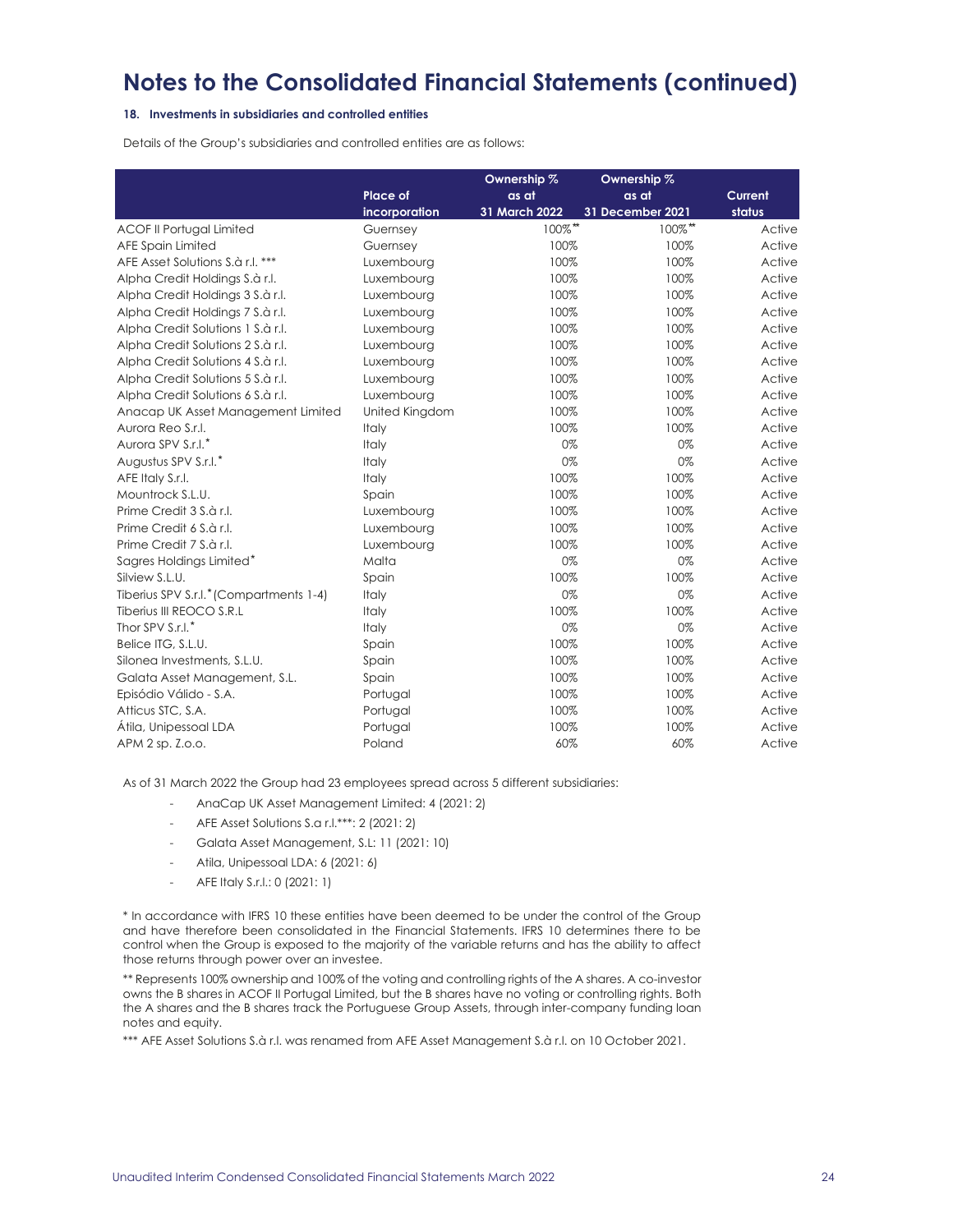### **19. Financial risk management**

### **Credit risk**

Credit risk is the risk that one party to a financial instrument will cause a loss for the other party by failing to pay for its obligations.

The Group's principal activity is the acquisition and monetisation of pools of non-performing loan portfolios and is therefore subject to significant counterparty risk. Most of the loan portfolios are purchased at a deep discount and hence are impaired by nature at acquisition and classified as POCI (Purchased or Originated Credit-Impaired) financial assets. Subsequent to acquisition the expected cash flows are regularly benchmarked against actual performance and market and proprietary data which in turn leads to a revision up or down to the estimated remaining collections that forms the basis for the carrying value estimation at the reporting date. The carrying value estimation also takes into account collaterals, whenever applicable. Further details of the forecasting process are given in note 4.

The below table shows how the Group's financial assets can be classified into different stages and a reconciliation from the opening balance to the closing balance of the loss allowance:

|                                                 | Stage 1      | Stage 2      | Stage 3      |                          |              |
|-------------------------------------------------|--------------|--------------|--------------|--------------------------|--------------|
| <b>Financial instrument</b>                     | 12-month ECL | Lifetime ECL | Lifetime ECL | <b>POCI</b>              | <b>Total</b> |
|                                                 | €'000        | €'000        | €'000        | €'000                    | €'000        |
|                                                 |              |              |              |                          |              |
| Purchased loan portfolios                       |              |              |              | 231.389                  | 231,389      |
| Purchased loan notes                            | 10.241       |              |              | $\overline{\phantom{a}}$ | 10.241       |
| Investments in joint ventures at amortised cost | 81,001       |              |              | $\overline{\phantom{a}}$ | 81,001       |
| <b>Gross carrying amount</b>                    | 91.242       |              | $\sim$       | 231,389                  | 322,631      |
| Loss allowance                                  | (5,033)      |              | $\sim$       | (75, 516)                | (80, 549)    |
| Carrying amount                                 | 86.209       | ۰            | ۰            | 155.873                  | 242.082      |

Comparative figures for the year ended 31 December 2021:

|                                                 | Stage 1      | Stage 2                  | Stage 3                  |                          |              |
|-------------------------------------------------|--------------|--------------------------|--------------------------|--------------------------|--------------|
| <b>Financial instrument</b>                     | 12-month ECL | Lifetime ECL             | Lifetime ECL             | <b>POCI</b>              | <b>Total</b> |
|                                                 | €'000        | €'000                    | €'000                    | €'000                    | €'000        |
|                                                 |              |                          |                          |                          |              |
| Purchased loan portfolios                       |              |                          |                          | 232.948                  | 232,948      |
| Purchased loan notes                            | 9.839        |                          |                          | $\overline{\phantom{a}}$ | 9.839        |
| Investments in joint ventures at amortised cost | 78.253       | $\overline{\phantom{0}}$ |                          | $\overline{\phantom{a}}$ | 78.253       |
| <b>Gross carrying amount</b>                    | 88.092       |                          | $\sim$                   | 232,948                  | 321,040      |
| Loss allowance                                  | (5,033)      |                          | $\overline{\phantom{a}}$ | (75, 516)                | (80, 549)    |
| Carrying amount                                 | 83.059       | ۰                        | ٠                        | 157.432                  | 240.491      |

### **20. Valuation of financial assets, liabilities and other instruments**

The fair value hierarchy, fair value and book value of financial assets and financial liabilities of the Group are set out below (the below analysis does not include inventory as this is not considered a financial asset under IFRS):

| <b>Financial assets</b>                         | <b>Fair value</b><br>hierarchy | <b>Fair Value</b><br>31 March 2022 | <b>Book value</b><br>31 March 2022 |
|-------------------------------------------------|--------------------------------|------------------------------------|------------------------------------|
|                                                 |                                | €000                               | €000                               |
| Purchased loan portfolios*                      | Level 3                        | 136.076                            | 155,873                            |
| Purchased loan notes                            | Level 3                        | 6,828                              | 9.674                              |
| Investments in joint ventures at amortised cost | Level 3                        | 84.136                             | 88,547                             |
| Investments in joint ventures at FVPL           | Level 3                        | 74.329                             | 74.329                             |
| Cash and cash equivalents                       | Level 2                        | 19,346                             | 19,346                             |
| Trade and other receivables                     | Level 2                        | 11.631                             | 11,631                             |
| Total                                           |                                | 332.346                            | 359,400                            |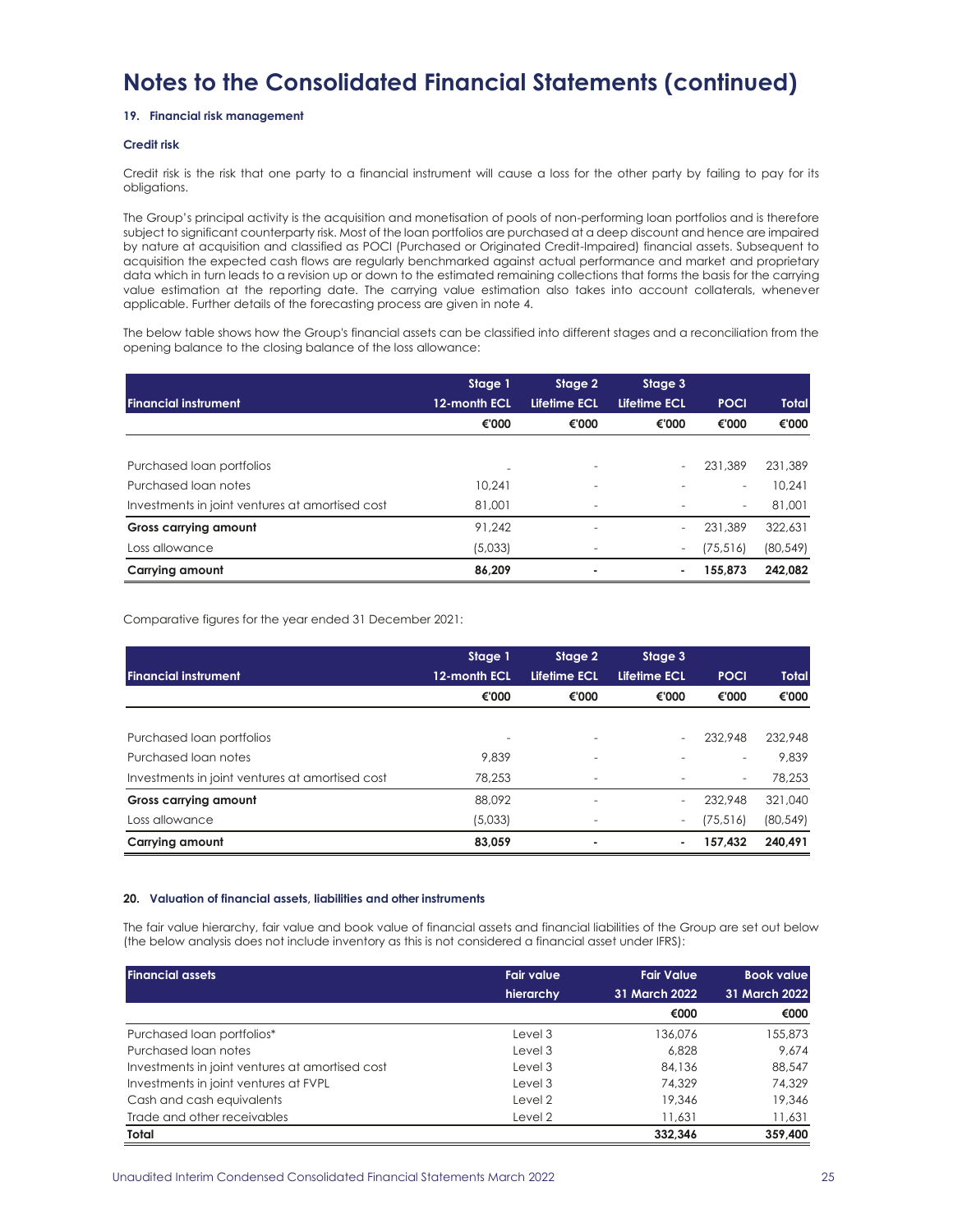**20. Valuation of financial assets, liabilities, and other instruments (continued)**

| l Financial liabilities   | <b>Fair value</b> | <b>Fair Value</b> | <b>Book value</b> |
|---------------------------|-------------------|-------------------|-------------------|
|                           | hierarchy         | 31 March 2022     | 31 March 2022     |
|                           |                   | €000              | €000              |
| Senior Secured Notes      | Level 1           | 292.140           | 306,409           |
| Revolving Credit Facility | Level 2           | 63,533            | 63,533            |
| <b>Term Facility</b>      | Level 2           | 13,106            | 13,106            |
| Secured loan notes        | Level 3           | 13,090            | 13,090            |
| Trade and other payables  | Level 2           | 7.538             | 7,538             |
| Total                     |                   | 389,407           | 403.676           |

Comparative figures as at 31 December 2021:

| <b>Financial assets</b>                         | <b>Fair value</b> | <b>Fair Value</b>                 | <b>Book value</b> |
|-------------------------------------------------|-------------------|-----------------------------------|-------------------|
|                                                 | hierarchy         | 31 December 2021 31 December 2021 |                   |
|                                                 |                   | €000                              | €000              |
| Purchased loan portfolios*                      | Level 3           | 147,458                           | 157,432           |
| Purchased loan notes                            | Level 3           | 8.339                             | 9.272             |
| Investments in joint ventures at amortised cost | Level 3           | 83,390                            | 85,743            |
| Loan to joint venture at FVPL                   | Level 3           | 69.126                            | 69,126            |
| Cash and cash equivalents                       | Level 2           | 21,438                            | 21,438            |
| Trade and other receivables                     | Level 2           | 21,275                            | 21,275            |
| Total                                           |                   | 351,026                           | 364.286           |

| <b>Financial liabilities</b> | <b>Fair value</b> | <b>Fair Value</b>                 | <b>Book value</b> |
|------------------------------|-------------------|-----------------------------------|-------------------|
|                              | hierarchy         | 31 December 2021 31 December 2021 |                   |
|                              |                   | €000                              | €000              |
| Senior Secured Notes         | Level 1           | 303.287                           | 306.129           |
| Revolving Credit Facility    | Level 2           | 68,465                            | 68,465            |
| <b>Term Facility</b>         | Level 2           | 15.148                            | 15,148            |
| Secured loan notes           | Level 3           | 13,002                            | 13,002            |
| Trade and other payables     | Level 2           | 8.228                             | 8,228             |
| Total                        |                   | 408,130                           | 410,972           |

\* The fair value of purchased loan portfolios is net of amounts owing to secured loan note holders, whereas the book value of purchased loan portfolios is gross of amounts owing to secured loan note holders.

For the Group, the carrying value of financial assets and financial liabilities is considered to be the best estimate of fair value, with the exception of purchased loan portfolios, purchased loan notes, investments in joint ventures and secured loan notes.

The fair values of financial assets accounted for at amortised cost are calculated using the discounted cash flow method, with discount rates applied accurately reflecting the economic environment and prevailing market conditions as at 31 March 2022. The book values of these assets are calculated using EIR accounting where the EIR remains fixed.

The three main influencing factors in calculating the fair value of purchased loan portfolios, purchased loan notes and investments in joint ventures are: (i) gross collections forecast, (ii) the cost level, and (iii) the market discount rate. On a quarterly basis, the Group assesses net collection forecasts for all portfolios and discounts the forecasts to present value, which serves as the basis for calculating the reported fair value for each portfolio.

The Group has gained considerable experience from the many portfolio transactions in which it has participated in or has knowledge providing the expertise to estimate a market discount rate. The discount rate corresponding to the market's required return is updated on a bi-annual basis (or on a quarterly basis if the change is considered material) and reflects actual return on relevant and comparable transactions in the market.

### **Fair value estimation**

The fair values of financial assets and financial liabilities that are traded in active markets are based on quoted market prices or dealer price quotations. For all other financial instruments, the Group determines fair values using other valuation techniques.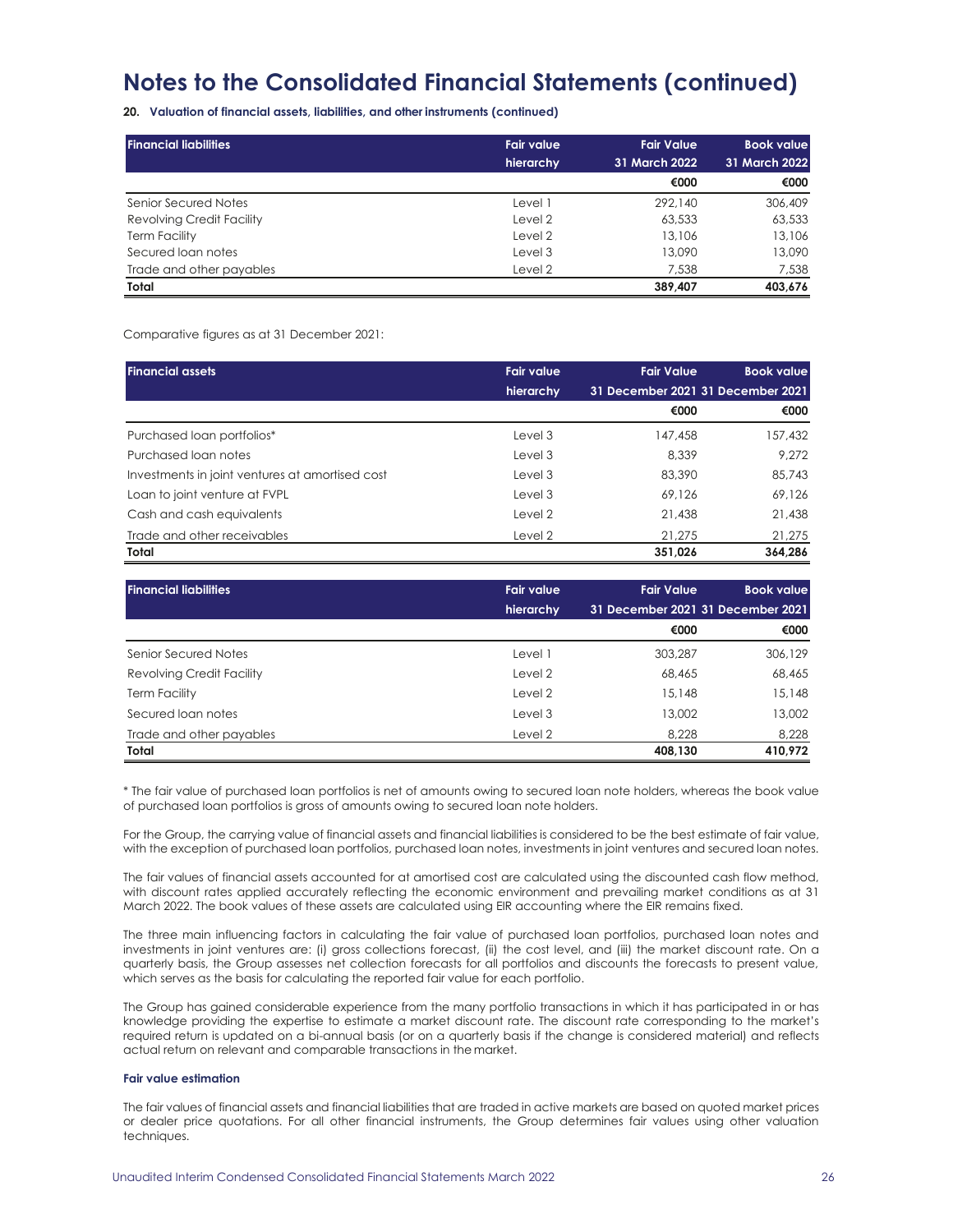### **20. Valuation of financial assets, liabilities, and other instruments (continued)**

For financial instruments that trade infrequently and have little price transparency, fair value is less objective, and requires varying degrees of judgment depending on liquidity, concentration, uncertainty of market factors, pricing assumptions and other risks affecting the specific instrument.

#### **Valuation models**

The Group measures fair values using the following fair value hierarchy, which reflects the significance of the inputs used in making the measurements.

Level 1: inputs that are quoted market prices (unadjusted) in active markets for identical instruments.

Level 2: inputs other than quoted market prices within level 1 that are observable either directly (i.e. as prices) or indirectly (i.e. derived from prices). This category includes instruments valued using quoted market prices in active markets for similar instruments; quoted prices for identical or similar instruments in markets that are considered less than active; or other valuation techniques in which all significant inputs are directly or indirectly observable from market data.

Level 3: inputs that are unobservable. This category includes all instruments for which the valuation technique includes inputs not based on observable data and the unobservable inputs have a significant effect on the instrument's valuation. This category includes instruments that are valued based on quoted prices for similar instruments for which significant unobservable adjustments or assumptions are required to reflect differences between the instruments.

The Group measures certain loan investments into joint venture vehicles at FVPL. Investments which are classified at FVPL are classified at level 3, with the investments valued using the discounted cash flow model technique. The valuations of these investments/assets are performed by the Investment Advisor, AFPL, on at least a bi-annual basis, with the valuations subsequently approved by AIML as Portfolio Manager.

The objective of valuation techniques is to arrive at a fair value measurement that reflects the price that would be received to sell the asset or paid to transfer the liability in an orderly transaction between market participants at the measurement date.

Valuation techniques include net present value and discounted cash flow models, using prices from observable current market transactions and dealer quotes for similar instruments and unobservable inputs such as historic performance data.

The Unaudited Condensed Consolidated Statement of Financial Position value of the Group's Assets is derived from discounted cash flows generated by an 84-month ERC model. The inputs into the ERC model are historic portfolio collection performance data. This ERC is updated with the core collections experience to date on a monthly basis. The Group has an established control framework with respect to the measurement of the Group's Assets values. This includes regular monitoring of portfolio performance overseen by the Group, which considers actual versus forecast results at an individual portfolio level and re-forecasting cash flows on a 3-6 monthly basis.

Derivative financial instruments are initially recognised, and subsequently measured, at fair value. The fair values of derivative instruments are calculated using quoted prices. Borrowings are initially measured at fair value and are subsequently measured at amortised cost, there have been no movement between levels.

For loans to joint ventures measured at FVPL whose value is determined by the fair value changes underlying real estate assets held by the joint venture, the following key factors are critical when assessing future cash flows and the fair value of the asset:

- 1) The forecast sales price of the real estate assets
- 2) The forecast date of sale of the real estate assets

When assessing these factors, the Investment Advisor will look at the following factors to help support its assumptions used on future cash flows:

- 1) Market conditions and prevailing market prices for similar properties in the same location and exit prices achieved
- 2) Yields achieved in the market for similar assets in the same location
- 3) Tenancy rates and the impact prevailing market conditions may have on this (e.g. COVID-19)

For assets whose fair value is linked to the performance of real estate investments, a 10% reduction to sales price would have a €12.9m impact to the carrying value as of 31 March 2022, and a 12 month delay in forecast exit dates would have a €20.0m impact to the carrying value as of 31 March 2022.

The carrying values of the Term Facility, Revolving Credit Facility and Secured Loan Notes are reasonable approximation of their fair values. The fair value of the Senior Secured Notes was determined using the quoted market price at Euro MTF Market of Luxembourg Stock Exchange (Level 1) as at 31 March 2022 €292.1m (as at 31 December 2021: €303.3m).

A reconciliation of the closing balances for the year of the purchased loan portfolios, purchased loan notes and investments in joint ventures can be seen in note 11.

The Group did not hold any other financial instruments not measured at fair value for which a fair value needs to be calculated in the year.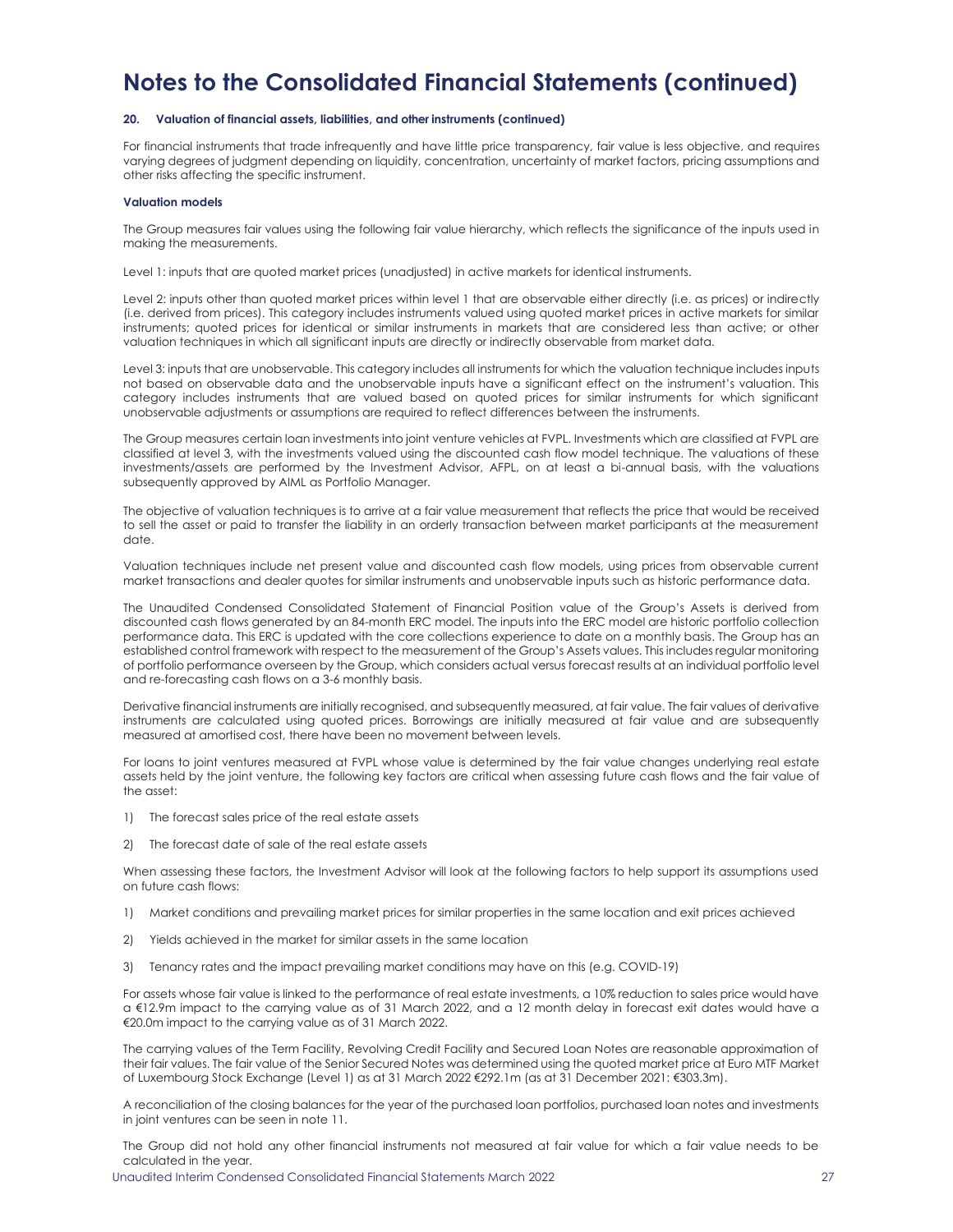### **21. Borrowings and facilities**

|                                      | As at         | As at            |
|--------------------------------------|---------------|------------------|
|                                      | 31 March 2022 | 31 December 2021 |
|                                      | €000          | €000             |
|                                      |               |                  |
| Expected falling due after one year  |               |                  |
| Senior Secured Notes                 | 303,889       | 303,524          |
| Secured loan notes                   | 12,608        | 12,520           |
| <b>Term Facility</b>                 | 5,106         | 7,297            |
| Total                                | 321,603       | 323,341          |
|                                      |               |                  |
| Expected falling due within one year |               |                  |
| <b>Revolving Credit Facility</b>     | 63,533        | 68,465           |
| <b>Term Facility</b>                 | 8,000         | 7,851            |
| Senior Secured Notes                 | 2,520         | 2,605            |
| Secured loan notes                   | 482           | 482              |
| Total                                | 74,535        | 79,403           |

Secured loan notes represent amounts owed to external parties which invest in portfolios held by entities which are under the control of the Group via subscriptions to secured loan notes and shares issued by entities within the Group. The secured loan notes in the above table are carried at amortised cost using the EIR method.

On 21 July 2017 AFE issued Senior Secured Floating Rate Notes for a value of €325.0m (the "Notes"). The Notes will mature on 1 August 2024, and at any time on or after 1 August 2019 AFE may redeem all or a portion of the Notes. Interest is charged at annual interest rate of 5.00% plus EURIBOR (subject to 0% floor). On 3 May 2019 AFE repurchased Senior Secured Notes with a nominal value of €10.0m with a carrying value per the Financial Statements of c.€9.8m for a total consideration of c.€9.0m. On 25 June 2019 AFE repurchased Senior Secured Notes with a nominal value of €7.5m with a carrying value per the Financial Statements of c.€7.4m for a total consideration of c.€6.5m. On repurchase the Senior Secured Notes were cancelled with immediate effect.

The Notes are guaranteed on a senior secured basis (the "Guarantees") by ACOF II Portugal Limited, AFE Spain Limited, Alpha Credit Holdings S.à r.l., Alpha Credit Solutions 1 S.à r.l., Alpha Credit Solutions 4 S.à r.l., Prime Credit 3 S.à r.l., Prime Credit 6 S.à r.l. and Prime Credit 7 S.à r.l. (together, the "Guarantors") and the Facility is guaranteed by the Guarantors and by AFE.

AFE's and the Guarantors' obligations are secured on a first-ranking basis, (i) the outstanding capital stock of AFE that is held by its direct parent, AnaCap Financial Europe Holdings SCSp SICAV-RAIF, (ii) all capital stock of each of the Guarantors that is owned by AFE or another Guarantor, (iii) certain bank accounts of AFE and of the Guarantors and (iv) receivables from certain inter-company loan notes and securitisation notes that are held by AFE and by one of the Guarantors and receivables from a participation agreement due to another of the Guarantors.

The assets of the Group, excluding amounts owing to secured loan note holders, have been pledged as security for the Senior Secured Notes, the Super Senior Revolving Credit Facility, and the Term Facility. For the period ended 31 March 2022 the Group remained compliant with all covenants outlined on the Senior Secured Notes and the Super Senior Revolving Credit Facility.

As at 31 March 2022 AFE had a €90.0m (2021: €90.0m) Super Senior Revolving Credit Facility available to use to help facilitate its working capital requirements (the "Facility"). The Facility can be increased up to an amount equal to the higher of €90.0m and 17.5% of ERC. Interest accrues on the Facility at a rate of 3.50% p.a. for amounts drawn (the "Margin"), with commitment fees being 35% of the Margin. As at 31 March 2022, €63.5m (31 December 2021: €68.5m) had been drawn as a loan from the Facility. The total amount available to draw upon as at 31 March 2022 is equal to €26.5m (31 December 2021: €21.5m).

In accordance with the Facility agreement, AFE is required to ensure that at each quarter end date i) the LTV Ratio does not exceed 0.75:1 and ii) the SSRCF LTV Ratio does not exceed 0.25:1. As at 31 March 2022, the LTV Ratio was 65.7% and the SSRCF LTV Ratio was 0.09:1.

On 17 January 2020, Alpha Credit Solutions 6 S.a r.l. ("ACS6") upsized the Term Facility by €6.3m, increasing the total Term Facility available to draw on to €31.3m, due to mature 17 January 2023. As at 31 March 2022, €13.3m (31 December 2021: €15.4m) had been drawn. The amounts payable on the Term Facility due within and greater than 1 year are dependent on the performance and cash flow timings of portfolios which are secured in favour of the Term Facility lenders. Interest accrues at a rate equal to the Margin and EURIBOR. At 31 March 2022 the applicable Margin was 3.0%. In accordance with the Term Facility agreement, ACS6 was required to ensure that leverage as at 31 March 2022 did not exceed 50.0%; as at 31 March 2022, leverage was 22.92%. The Term Facility agreement was amended in July 2021 to account for the change in collections forecast.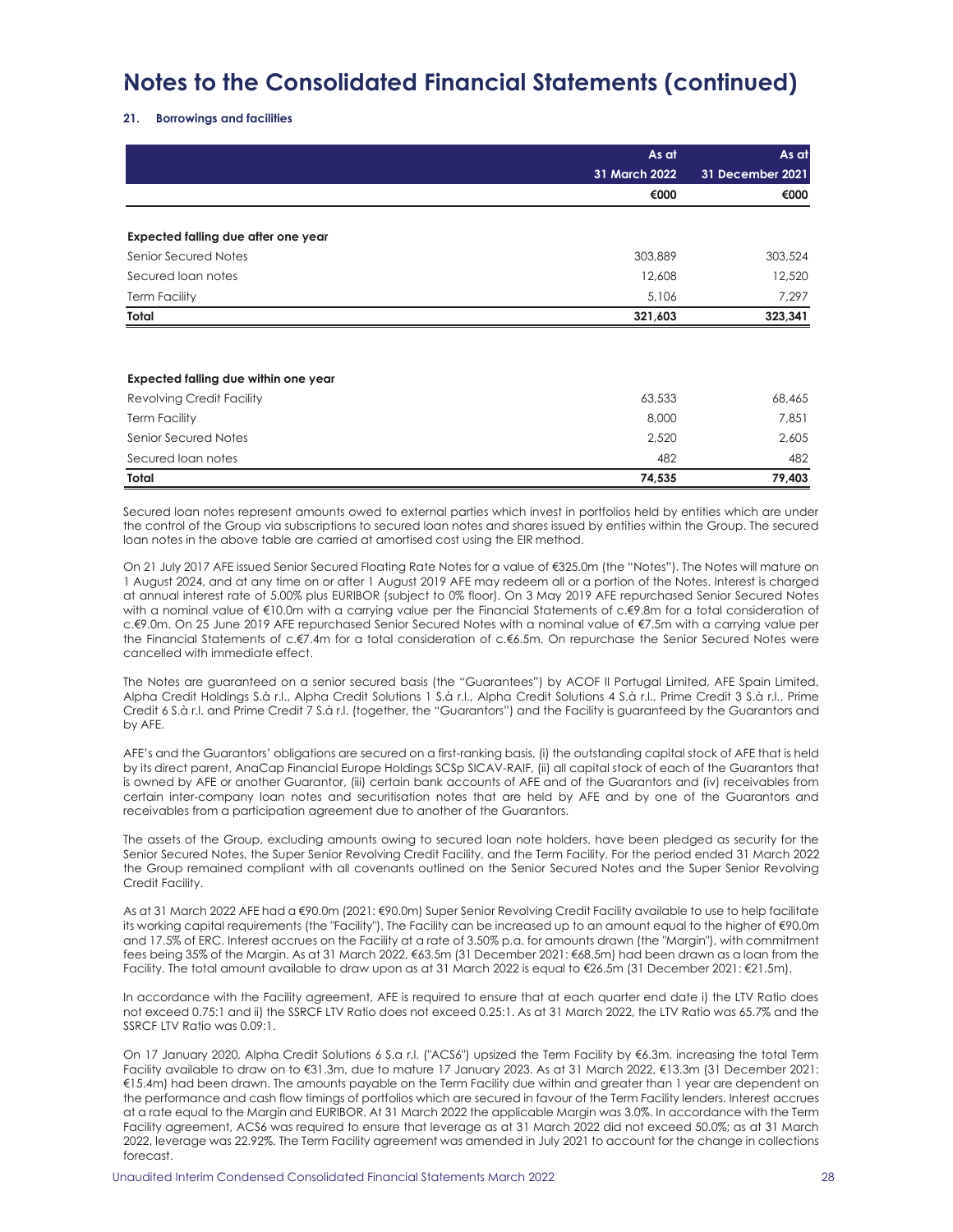### **21. Borrowings and facilities (continued)**

The Board of Directors remain confident that all liabilities and obligations of the Group will be met for a period of at least 12 months from the date the Financial Statements are signed.

### **22. Commitments and contingencies**

### **Portuguese tax liability**

On 14 January 2021, the Group received a notification issued by the Portuguese Tax Authorities ("PTA") referring to tax audit proceedings in relation to the Portuguese assets held within the Group for the financial years 2016 – 2018. This notification has been expected in light of the Portuguese tax charge that was settled in 2018 relating to financial years 2013 – 2015. Discussions with the PTA on the settlement are on-going, €0.9m was reclassified from tax provision to tax payable in 2021 based on the notification.

The total tax provision reflected in the Financial Statements as at 31 March 2022 is €4.9m (31 December 2021: €5.1m).

#### **Real estate investments**

Under the business plan of the signed and acquired real estate assets, as at 31 March 2022, the Group is expected to fund c.€15.5m (c.€17.7m as at 31 December 2021) for its share of acquisition cost and capital expenditure over the next three years.

### **23. Ultimate parent entity**

The ultimate parent entity of the Group is AnaCap Group Holdings Limited.

### **24. Subsequent events**

#### Signed and Completed Investments

On 12th January 2022, AFE funded a deposit of c.€1.2m and signed a sale promise agreement for the purchase of a c.15,800 sqm office south of Paris, France. The purchase was completed on 18th April 2022 with a further investment of c.€7.1m. AFEs economic interest in this transaction is 40%.

On 13th April 2022 AFE funded a deposit of c.€0.7m in relation to the acquisition of a c.7,000sqm office building north east of London, UK. AFE Completed the acquisition of the asset on 16th May 2022 with a further investment of c.€ 2.6m AFEs economic interest in this transaction is 50%.

On 20th April 2022, AFE acquired a plot of land for c.€0.5m utilised as a car park adjacent to an existing asset in the north of England, AFEs economic interest in the transaction is 50%.

On 13th May 2022 AFE funded a deposit of c.€0.4m for the acquisition of a c.6,000 sqm office building in the north of England, AFEs economic interest in the transaction is 50%.

An additional follow-on investment of c.€0.8m was made on 26th April 2022, into an existing debt backed real estate asset in France.

### **25. Adjusted EBITDA and Normalised EBITDA**

Adjusted and Normalised EBITDA is the profit before interest, tax, depreciation, amortisation, non-recurring items, foreign exchange gains or losses and share of associates profit or loss. Revenue and costs on purchased loan portfolios, purchased loan notes, investments in joint ventures and secured loan notes that are calculated using the EIR method or at fair value are also replaced with actual cash collections in the year. Collections in the year represent cash received by the Group and/or the servicers engaged by the Group within that year and include deferred consideration on a received basis.

Normalised EBITDA eliminates the impact of portfolio disposals.

The Adjusted EBITDA and Normalised EBITDA reconciliations for the relevant periods are shown below.